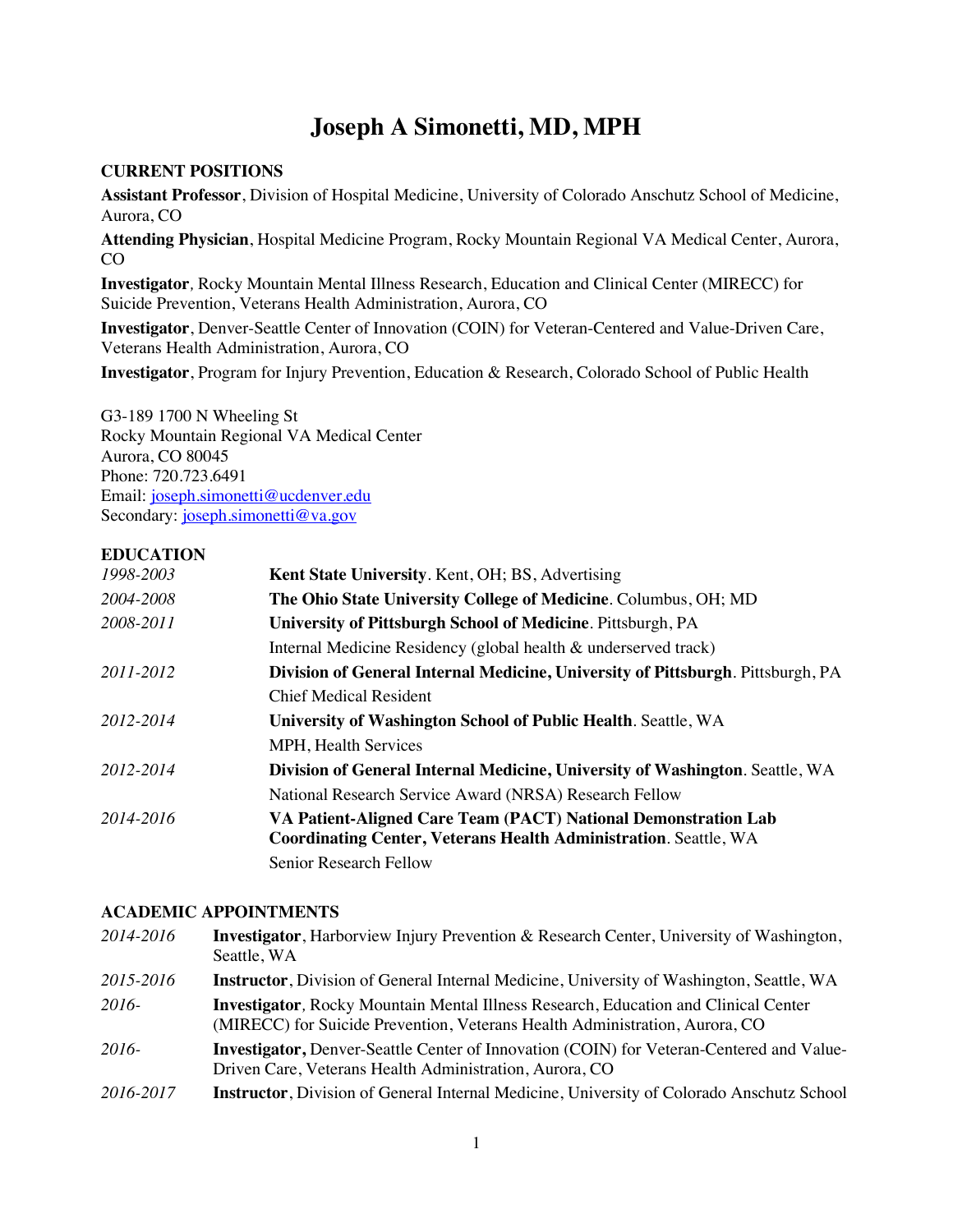of Medicine, Aurora, CO *2017-2018* **Instructor**, Division of Hospital Medicine, University of Colorado Anschutz School of Medicine, Aurora, CO *2018-* **Assistant Professor**, Division of Hospital Medicine, University of Colorado Anschutz School of Medicine, Aurora, CO *2020-* **Investigator**, Program for Injury Prevention, Education & Research, Colorado School of Public Health

### **HOSPITAL POSITIONS**

| 2013-2015 | Attending Physician, Division of Hospitalist Medicine, Swedish Medical Center, Seattle,<br><b>WA</b>                          |
|-----------|-------------------------------------------------------------------------------------------------------------------------------|
| 2014-2015 | <b>Primary Care Provider, Homeless Patient-Centered Medical Home Clinic, VA Puget</b><br>Sound Healthcare System, Seattle, WA |
| 2015-2016 | <b>Attending Physician, Hospital Medicine Program, Harborview Medical Center, University</b><br>of Washington, Seattle, WA    |
| 2016-     | <b>Attending Physician, Hospital Medicine Program, Rocky Mountain Regional VA Medical</b><br>Center, Aurora, CO               |
|           | <i>*Evaluations available upon request</i>                                                                                    |

#### **ADDITIONAL TRAINING & FACULTY DEVELOPMENT**

| 2011-2012 | Pittsburgh Regional Health Initiative Jonas Salk Quality Improvement Fellowship                                                                                                                              |
|-----------|--------------------------------------------------------------------------------------------------------------------------------------------------------------------------------------------------------------|
| 2012      | Chief Resident Immersion Training (CRIT) Program in Addiction Medicine - Boston<br>University School of Medicine, Boston, MA                                                                                 |
| 2016-17   | Continuing Professional Development Leadership Program for Junior Faculty, Denver<br>Research Education & Mentor Program, Denver-Seattle Center of Innovation for Veteran-<br>Centered and Value-Driven Care |
| 2018      | Junior Faculty Mentor Training Program, University of Colorado School of Medicine                                                                                                                            |
| 2021      | Equity Certificate Program, University of Colorado School of Medicine                                                                                                                                        |

#### **HONORS & AWARDS**

| 2007        | Alpha Omega Alpha, The Ohio State University College of Medicine                                                                                            |
|-------------|-------------------------------------------------------------------------------------------------------------------------------------------------------------|
| 2007        | Gold Humanism Honor Society, The Ohio State University College of Medicine                                                                                  |
| 2008        | Award for Outstanding Performance in Medical Training, Department of Medicine, The<br>Ohio State University College of Medicine                             |
| <i>2008</i> | Graduation Achievement Award, The Ohio State University College of Medicine                                                                                 |
| 2009        | Veterans Health Administration Award for Excellence in Patient Care, VA Pittsburgh<br><b>Healthcare System</b>                                              |
| 2011        | Outstanding Teaching (Senior) Resident Award from the Interns & Junior Residents,<br>Division of General Internal Medicine, University of Pittsburgh        |
| 2014        | <b>Best Research Poster Presentation, Northwest Regional Meeting, Society of General</b><br>Internal Medicine                                               |
| 2017        | <b>Exceptional Reviewer, Annals of Internal Medicine</b>                                                                                                    |
| 2017        | <b>Award for Best Physician Wellness Manuscript</b> (as coauthor), Stanford Medicine's<br>WellMD Center, Stanford University. doi:10.1007/s11606-017-4011-4 |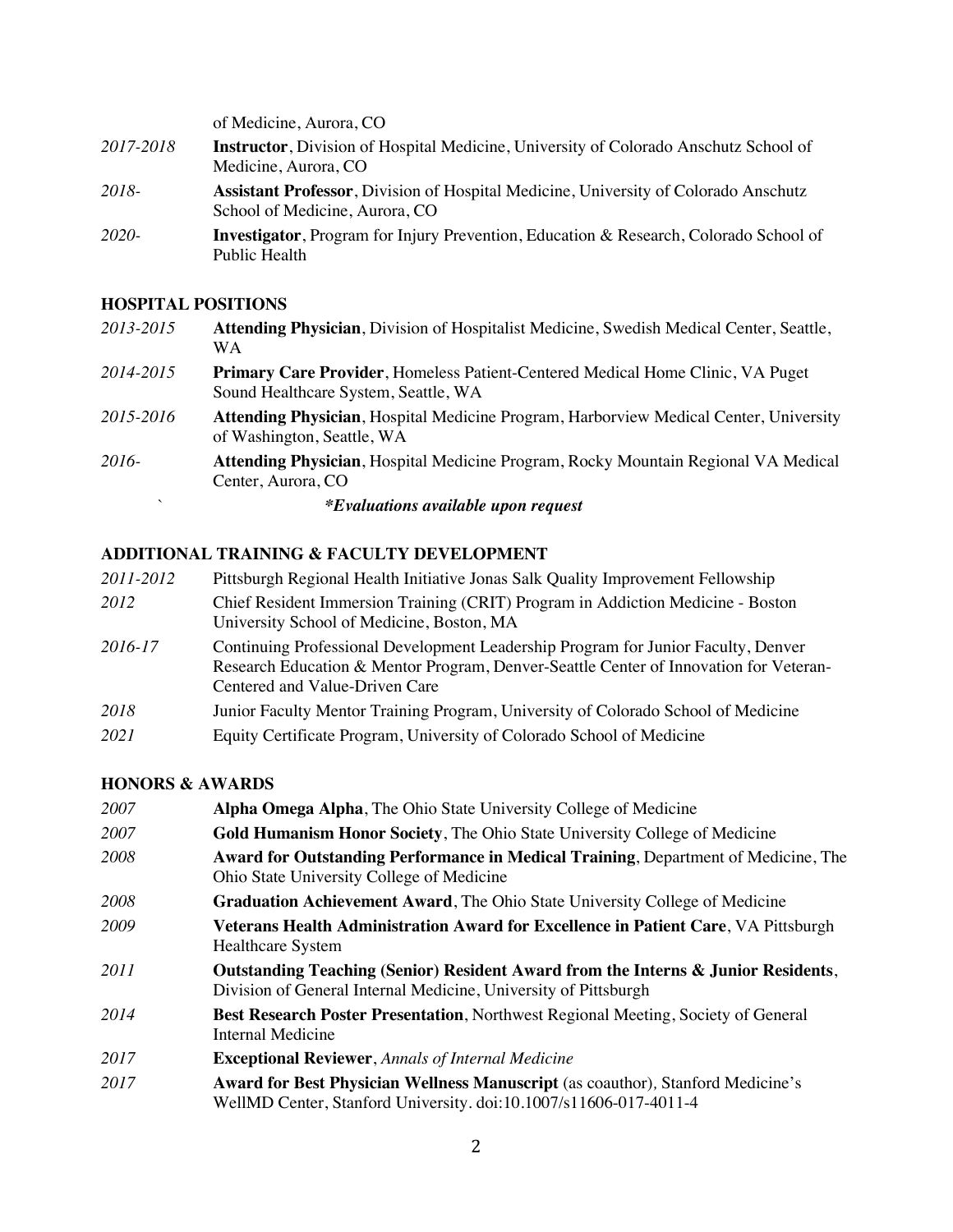*2019* VA Eastern Colorado Healthcare System BRAVO Award for excellence in patient care *2020* **Citation Award Winner**, 2020 Society of Behavioral Medicine Annual Meeting, "Association between declining inpatient psychiatry beds and suicide risk among Veterans" *2020* **Editor's Choice Manuscript***, Psychiatric Services,*  https://doi.org/10.1176/appi.ps.201900286

#### **PROFESSIONAL ORGANIZATIONS**

| 2009-2012 | Western Pennsylvania Coalition for Single-Payer Healthcare           |
|-----------|----------------------------------------------------------------------|
| 2010-2016 | Physicians for a National Health Program                             |
| 2010-2019 | Society of General Internal Medicine                                 |
|           | * Executive Committee, Pacific Northwest Region (elected, 2014-2015) |
| 2017-2019 | Society of Hospital Medicine                                         |

#### **COMMITTEES AND SERVICE RESPONSIBILITIES**

## **NATIONAL**

| 2007-2008 | <b>Chief Executive Officer, Ride for World Health [501(c)3] (www.r4wh.org)</b>                                                                                                                                                                      |  |
|-----------|-----------------------------------------------------------------------------------------------------------------------------------------------------------------------------------------------------------------------------------------------------|--|
| 2007-2008 | <b>Director of Philanthropy</b> , Ride for World Health $[501(c)3]$                                                                                                                                                                                 |  |
| 2008-2010 | <b>Director</b> , Board of Directors, Ride for World Health [501(c)3]                                                                                                                                                                               |  |
| 2010-2011 | Global Health Curriculum Advisor, Ride for World Health $[501(c)3]$                                                                                                                                                                                 |  |
| 2012-2015 | <b>Committee Member, Health Policy Committee, Society of General Internal Medicine</b>                                                                                                                                                              |  |
| 2016      | VHA representative, Dept of Defense, Marine Corps & VHA Marine Corps Suicide Events<br>Review Committee ( $2nd$ Battalion, $7th$ Regiment, $1st$ Marine Division), Washington, D.C.                                                                 |  |
| 2017      | Committee Member, VHA Committee to facilitate suicide screening and outreach among<br>Marine Corps 2 <sup>nd</sup> Battalion, 7 <sup>th</sup> Marines                                                                                               |  |
| 2018      | Committee Member, Evaluating the feasibility of implementing the VA/DoD Suicide Risk<br>Management Clinical Practice Guidelines                                                                                                                     |  |
| 2017-     | Consultant / Subject Matter Expert, VHA Suicide Risk Management Consultation<br>Program                                                                                                                                                             |  |
| 2018-19   | <b>VHA Cardiology Access National Workgroup</b>                                                                                                                                                                                                     |  |
| 2019-20   | Subject Matter Expert, Workgroup Member, PRIMED (Priorities for gun-Related Injury<br>in Medical Education) National Workgroup. Development of a consensus-driven educational<br>curriculum on firearm injury and violence for health professionals |  |
| 2019-     | Subject Matter Expert, Workgroup Member, Veterans Health Administration Lethal<br><b>Means Safety National Workgroup</b>                                                                                                                            |  |
| 2019-20   | Subject Matter Expert, Expert Advisory Panel, American Foundation for Suicide<br>Prevention, Developing firearm suicide prevention programs tailored to gun owner<br>population subgroups                                                           |  |
| 2019-     | Subject Matter Expert, Advisory Board, VA HSR&D, Veteran-Informed Safety<br>Intervention & Outreach Network (VISION)                                                                                                                                |  |
| 2019-20   | Subject Matter Expert & Thought Leader, U.S. Executive Order (EO) 13861 (President's<br>Roadmap to Empower Veterans and End a National Tragedy of Suicide [PREVENTS]);<br>Lethal Means Safety Line of Effort                                        |  |
| $2021 -$  | Workgroup member, Suicide Prevention Research Impact NeTwork (SPRINT), Veterans<br><b>Health Administration</b>                                                                                                                                     |  |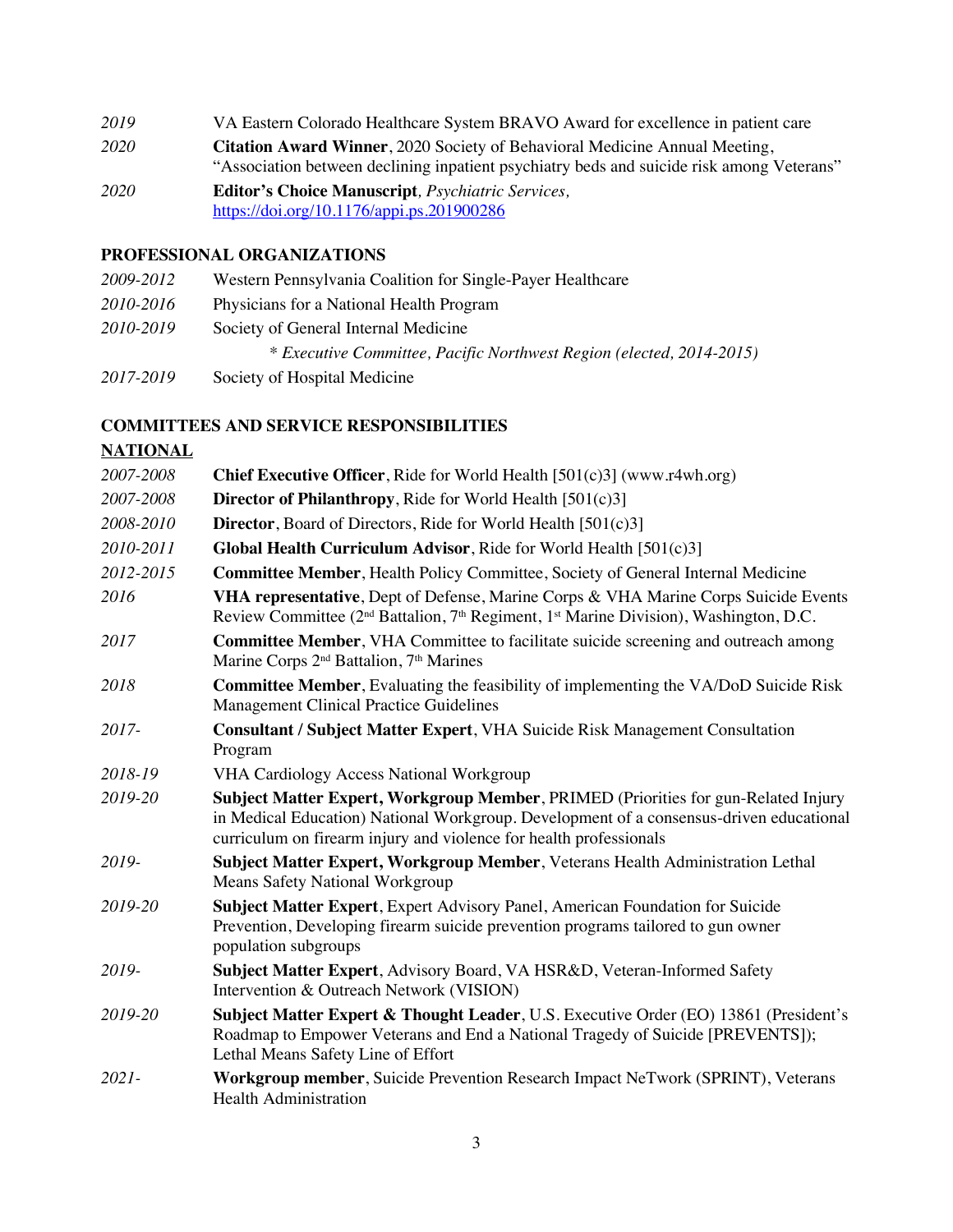## **LOCAL & REGIONAL**

| 2004-2007     | HIV Educator, Columbus Health Department, Columbus, Ohio                                                                                                                                                                                                     |  |
|---------------|--------------------------------------------------------------------------------------------------------------------------------------------------------------------------------------------------------------------------------------------------------------|--|
| 2009-2011     | Representative (elected), Graduate Medical Education Committee, School of Medicine,<br>University of Pittsburgh                                                                                                                                              |  |
| 2009-2012     | Council Member (elected), Internal Medicine Housestaff Council, Division of General<br>Internal Medicine, University of Pittsburgh                                                                                                                           |  |
| 2014          | Chair, Clinical Vignettes Committee, Northwest Region, Society of General Internal<br>Medicine                                                                                                                                                               |  |
| 2014-2015     | Planning Committee Member (elected), Society of General Internal Medicine Northwest<br>Regional Meeting 2015                                                                                                                                                 |  |
| 2014-2015     | Mentorship Chair (appointed), Northwest Region, Society of General Internal Medicine<br>Designed and implemented a medical student and resident mentoring program to<br>$\bullet$<br>facilitate scholarly submissions to regional and national SGIM meetings |  |
| 2015-2016     | Scholarship Chair, Hospital Medicine Council, Hospital Medicine Program, Harborview<br>Medical Center, University of Washington                                                                                                                              |  |
| 2015-2016     | Representative, Firearms Stakeholder Committee, King County, WA                                                                                                                                                                                              |  |
| 2015-2016     | <b>Committee Member, Washington State Safer Homes Task Force</b>                                                                                                                                                                                             |  |
| 9/16-10/16    | Member, Root Cause Analysis Event Review Team, Rocky Mountain Regional VA Medical<br>Center                                                                                                                                                                  |  |
| 2016-2019     | <b>Committee Member, Patient Safety Committee, Rocky Mountain Regional VA Medical</b><br>Center                                                                                                                                                              |  |
| 2016, 2017    | Applicant Interviewer, University of Colorado Internal Medicine Residency Training<br>Program                                                                                                                                                                |  |
| 2016-         | Member, Colorado Firearm Safety Coalition                                                                                                                                                                                                                    |  |
| $4/17 - 5/17$ | Member, Root Cause Analysis Medication Aggregate Review Team, Rocky Mountain<br>Regional VA Medical Center                                                                                                                                                   |  |
| 2017-2019     | Member, LGBTQ Committee, VA Denver Medical Center                                                                                                                                                                                                            |  |
| 2017-2018     | <b>Member, Suicide Prevention Commission of Colorado</b>                                                                                                                                                                                                     |  |
| 2017-2018     | Member, Primary Care Workgroup, Suicide Prevention Commission of Colorado                                                                                                                                                                                    |  |
| 2018-         | Member, Data Safety Monitoring Committee - Movies, Moods and Thoughts Study:<br>Toward Optimizing Behavioral Markers of Suicide Risk (PI: S. Barnes)                                                                                                         |  |
| 2018-         | Clinical Coach, University of Colorado Internal Medicine Residency Clinical Coaching<br>Program                                                                                                                                                              |  |
| 2018-         | Member, Hospital Medicine Quality Improvement Workgroup, Rocky Mountain Regional<br><b>VA Medical Center</b>                                                                                                                                                 |  |
| 2019          | Participant, Colorado State Attorney General Roundtable on Firearm Injury Prevention                                                                                                                                                                         |  |
|               |                                                                                                                                                                                                                                                              |  |

## **GLOBAL HEALTH & UNDERSERVED CARE**

| 2005-2008     | Volunteer Medical Student, Columbus Free Clinic, Columbus, OH                                    |
|---------------|--------------------------------------------------------------------------------------------------|
| 6/06-9/06     | Volunteer Medical Student, Kasisi School, Lusaka, Zambia                                         |
| $1/09 - 3/09$ | <b>Resident Physician, Indian Health Services, Chinle, AZ</b>                                    |
| 2/10-4/10     | <b>Resident Physician</b> , Division of Infectious Disease, Philippine General Hospital, Manila, |
|               | Republic of the Philippines                                                                      |
| 2/11-4/11     | Resident Physician, Kamuzu Central Hospital, Lilongwe, Malawi                                    |
|               |                                                                                                  |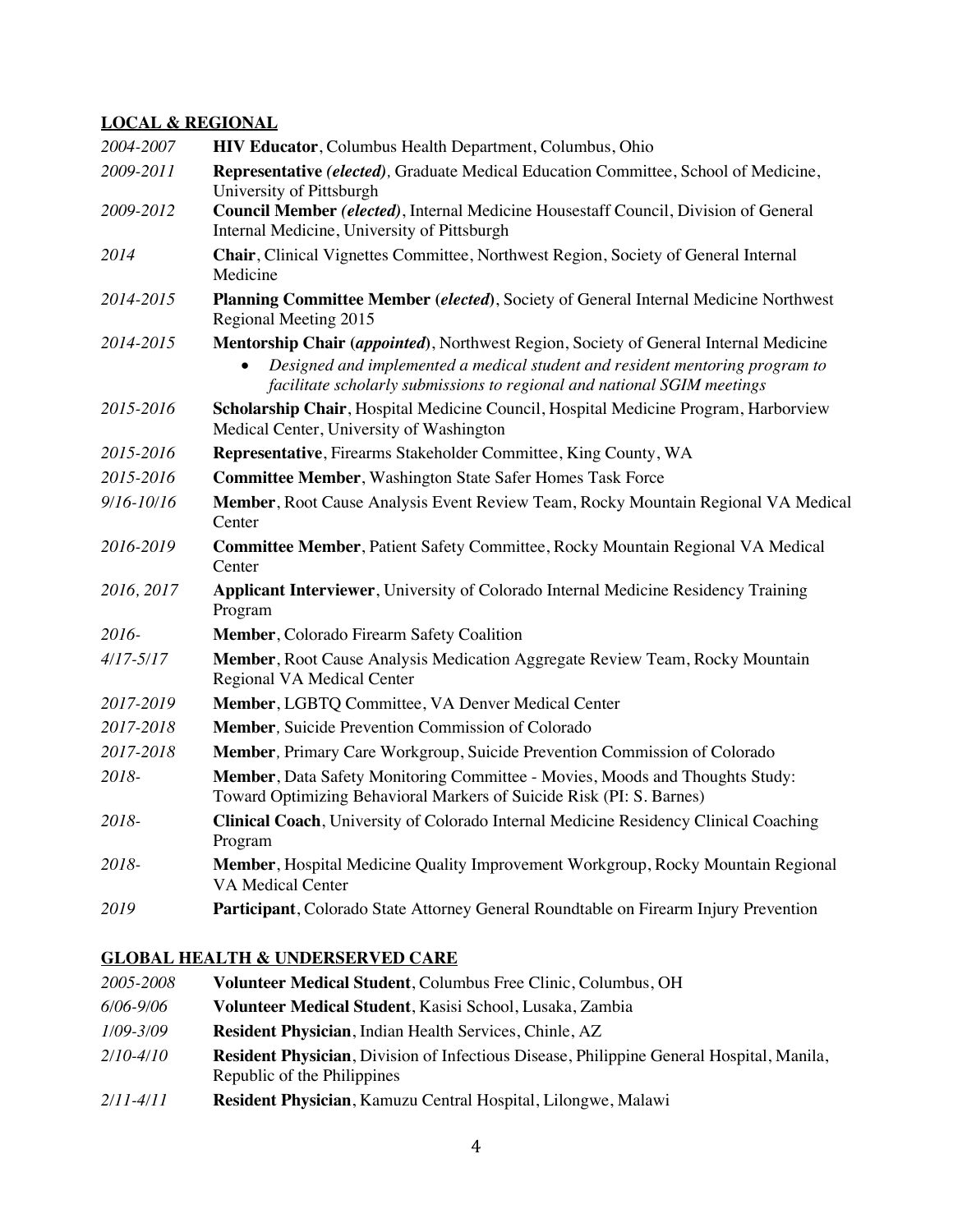| 2008-2011 | <b>Clinic Coordinator, Birmingham Free Medical Clinic, Pittsburgh, PA</b>      |
|-----------|--------------------------------------------------------------------------------|
| 2008-2012 | <b>Resident Physician, Birmingham Free Medical Clinic, Pittsburgh, PA</b>      |
| 2014-2015 | Primary Care Provider, Homeless Medical Home Clinic, VA Puget Sound Healthcare |
|           | System, Seattle, WA                                                            |

#### **BOARD CERTIFICATION**

*Current* American Board of Internal Medicine; certified Nov 2011; recertified 2020

## **CERTIFICATION & LICENSURE**

| 2008-2012 | Commonwealth of Pennsylvania State Medical License |
|-----------|----------------------------------------------------|
| 2012-2017 | <b>Washington State Medical License</b>            |
| 2016-     | Colorado State Medical License                     |
| Current   | Basic & Advanced Cardiac Life Support              |

#### **EDITORIAL RESPONSIBILITIES**

|          | Ad Hoc Reviewer, Annals of Internal Medicine (Exceptional Reviewer Citation, 2017), New                                             |
|----------|-------------------------------------------------------------------------------------------------------------------------------------|
|          | England Journal of Medicine, JAMA Internal Medicine, JAMA Network Open,                                                             |
|          | Epidemiologic Reviews, JAMA Pediatrics, Annals of Epidemiology, American Journal of                                                 |
|          | Public Health, Pediatrics, Injury Prevention, American Journal of Preventive Medicine,                                              |
|          | Injury Epidemiology, Journal of Hospital Medicine, American Journal of Psychiatry, BMJ                                              |
|          | Quality and Safety, Mental Health & Prevention, Social Science & Medicine, Annals of                                                |
|          | Family Medicine; Psychiatry Research, Journal of Substance Use, Suicide & Life-                                                     |
|          | Threatening Behavior; Journal of Adolescent Health; Preventive Medicine; Military                                                   |
|          | Behavioral Health; Psychology of Violence; Journal of Women's Health; Psychology of<br>Violence; International Review of Psychiatry |
| 2014     | Reviewer, Workshop submissions, Society of General Internal Medicine Northwest<br>Regional Meeting 2015                             |
| 2014-15  | Reviewer, Clinical vignette abstracts, Society of General Internal Medicine Northwest<br>Regional Meeting 2015, 2016                |
| 2014-16  | Reviewer, Clinical vignette abstracts, Society of General Internal Medicine Annual<br>Meetings 2014, 2015, 2016                     |
| 2016     | <b>Reviewer</b> , Research abstracts, American Association of Suicidology Annual Meeting 2017                                       |
| 2016-18  | Reviewer, Clinical vignette abstracts, Society of Hospital Medicine Annual Meeting                                                  |
| 2017     | Reviewer, Research abstracts, Society of General Internal Medicine, Mountain West<br>Regional Meeting 2017                          |
| 2017     | Reviewer, Research abstracts, Society of Hospital Medicine Annual Meeting 2018                                                      |
| 2018     | <b>Reviewer</b> , Clinical vignettes, Society of General Internal Medicine Regional Meeting 2018                                    |
| 2018, 19 | Reviewer, Research abstracts, Society of General Internal Medicine Annual Meeting                                                   |
| 2021     | <b>Reviewer</b> , University of Colorado Division of Hospital Medicine Small Grant Program                                          |
| 2021     | Study Section Grant Reviewer, National Collaborative on Gun Violence Research, RAND<br>Corporation                                  |
| 2020-    | Research Review Committee; Denver-Seattle COIN, VHA                                                                                 |

#### **INVITED PRESENTATIONS**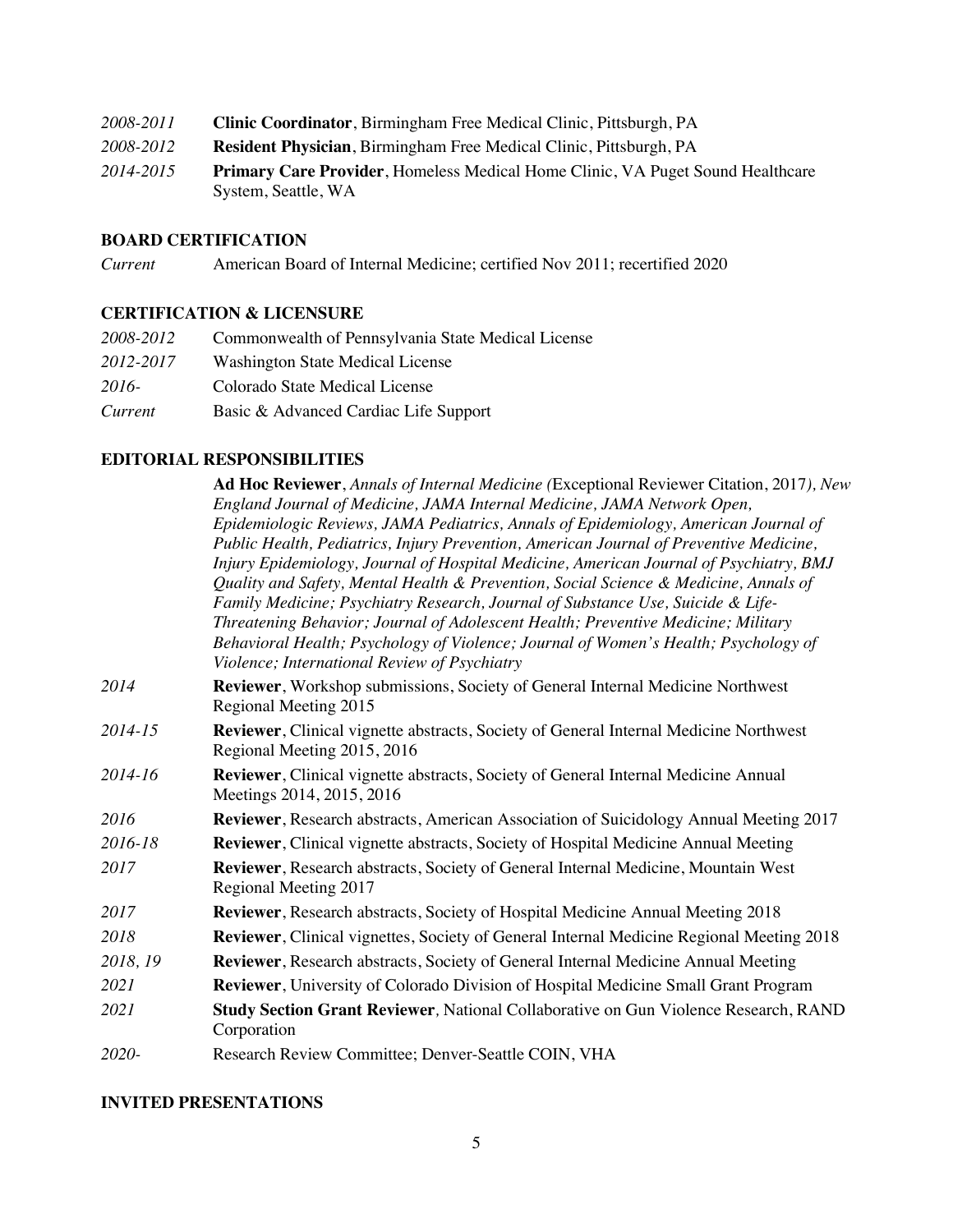## **INTERNATIONAL**

| 2010            | HIV Awareness & Prevention, Manila Men's Association, Republic of the Philippines                                                                                                                                                                                                                                           |  |
|-----------------|-----------------------------------------------------------------------------------------------------------------------------------------------------------------------------------------------------------------------------------------------------------------------------------------------------------------------------|--|
| 2010            | Prevention of Sexually-Transmitted Infections, People's Recovery, Empowerment and<br>Development Assistance (PREDA), Subic Bay, Republic of the Philippines                                                                                                                                                                 |  |
| <b>NATIONAL</b> |                                                                                                                                                                                                                                                                                                                             |  |
| 2008            | The Burden of HIV and Influence on Primary Care in Sub-Saharan Africa, Keck School of<br>Medicine, University of Southern California Medical Center                                                                                                                                                                         |  |
| 2015            | JA Simonetti, D Rose. VA National HSR&D Cyberseminar. Burnout among VA Primary<br>Care Employees participating in PACT Implementation: National and Regional Perspectives                                                                                                                                                   |  |
| 2017            | JA Simonetti, BE Matarazzo. Facilitating Lethal Means Safety among US Veterans.<br>VA/Department of Defense National Suicide Prevention Conference                                                                                                                                                                          |  |
|                 | <i>*</i> Evaluations available upon request                                                                                                                                                                                                                                                                                 |  |
| 2017            | JA Simonetti, BE Matarazzo. Lethal Means Safety Counseling to Reduce Suicide Risk<br>[Webinar Series]. Invited webinar on behalf of the Office of Mental Health and Suicide<br>Prevention, Department of Veterans Affairs                                                                                                   |  |
|                 | <i>*</i> Evaluations available upon request                                                                                                                                                                                                                                                                                 |  |
| 2018            | VA HSR&D National Cyberseminar. Promoting firearm safety among Veterans – Findings<br>from the National Firearm Survey                                                                                                                                                                                                      |  |
| 2018            | VA HSR&D National Cyberseminar. The measurement of workforce burnout & impact of<br>survey nonresponse                                                                                                                                                                                                                      |  |
| 2018            | Challenges in firearm suicide prevention. Diseases of Despair, The Role of Policy and Law.<br>Center for Health Policy and Law, Annual Health Law Conference, Northeastern University<br>School of Law, Boston, MA                                                                                                          |  |
| 2018            | Facilitating firearm safety as a suicide prevention strategy. Primary Care Mental Health<br>Integration National Education Series, Veterans Health Administration                                                                                                                                                           |  |
| 2018            | The role of healthcare systems in preventing firearm injuries. The National Academies<br>of Sciences, Engineering, and Medicine. Washington, D.C., October 17, 2018                                                                                                                                                         |  |
|                 | National Academies of Sciences, Engineering, and Medicine. 2019. Health systems<br>interventions to prevent firearm injuries and death: Proceedings of a workshop.<br>Washington, DC: The National Academies Press. https://doi.org/10.17226/25354                                                                          |  |
| 2019            | Updates in lethal means safety for suicide prevention. VA Suicide Prevention Technical Call                                                                                                                                                                                                                                 |  |
| 2019            | Clinical interventions for firearm-related suicide prevention among veterans. White<br>House Task Force, U.S. Executive Order 13861, President's Roadmap to Empower<br>Veterans and End the National Strategy of Suicide (PREVENTS), Washington D.C.,<br><b>October 24, 2019</b>                                            |  |
| <i>2020</i>     | JA Simonetti. Lethal Means Safety in VA: Current Efforts & Next Steps. Invited<br>presentation at: Counseling Veterans at Risk of Suicide: Latest Advances in Preventive<br>Strategies and Safe Storage of Firearms. American Foundation for Suicide Prevention & San<br>Francisco VA Healthcare System. San Francisco, CA. |  |
| 2020            | JA Simonetti. Lethal means safety: Evidence base, current state, and next steps. VHA<br>Clinical Practice Guideline for Suicide Prevention Webinar Series                                                                                                                                                                   |  |
| 2020            | <b>JA Simonetti</b> . Lethal means safety & suicide prevention among Reservists. US Marine Corp<br>Reserve & Navy Reserve Psychological Health Outreach Program                                                                                                                                                             |  |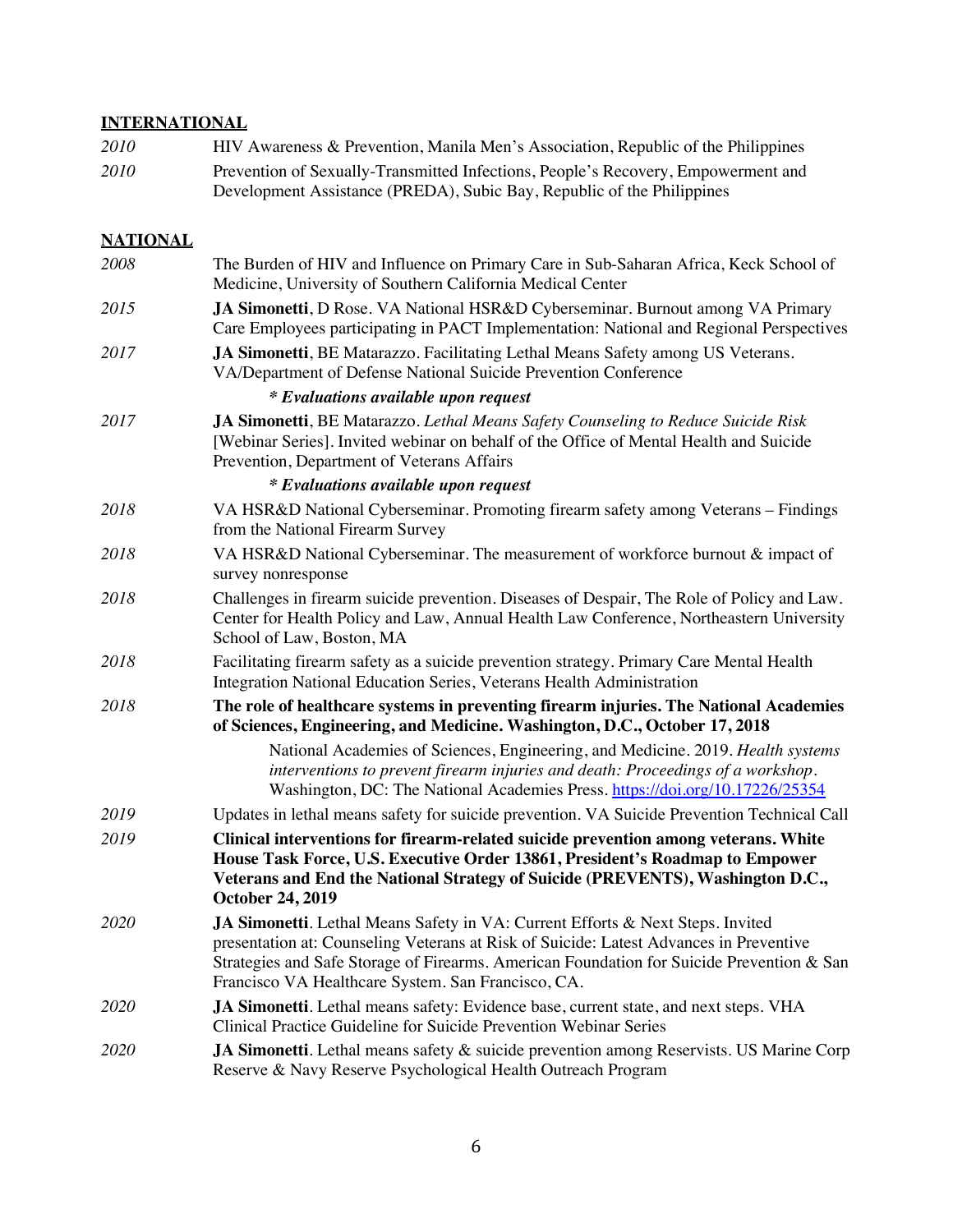| 2021 | <b>JA Simonetti.</b> Training resources to support lethal means safety counseling and education.<br>Governor & Mayor's Suicide Prevention Challenge Team Leader National Planning Call                                                                                  |
|------|-------------------------------------------------------------------------------------------------------------------------------------------------------------------------------------------------------------------------------------------------------------------------|
| 2021 | <b>JA Simonetti.</b> Lethal means safety during crisis intervention. Peer Support Outreach Center,<br>Veterans Crisis Line, Veterans Health Administration                                                                                                              |
| 2021 | <b>JA Simonetti.</b> Cost savings associated with use of e-consultation. E-Consult Workgroup                                                                                                                                                                            |
| 2021 | <b>JA Simonetti.</b> Patients' perspectives on firearm counseling, VHA Clinical Practice<br>Guideline for Suicide Prevention Webinar Series                                                                                                                             |
| 2021 | <b>JA Simonetti.</b> Creating protective environments. Plenary roundtable, VA/DoD 2021 Suicide<br><b>Prevention Conference</b>                                                                                                                                          |
| 2018 | <b>JA Simonetti.</b> Promoting lethal means safety within the Veterans Health Administration:<br>Challenges and opportunities. The National Academies of Sciences, Engineering, and<br>Medicine. Workshop on strategies and interventions to reduce suicide. June 2021. |

## **REGIONAL**

| 2007 | The Key Contact Program, The American College of Physicians (ACP) Regional Medical<br>Student Summit; Columbus, Ohio                                                  |
|------|-----------------------------------------------------------------------------------------------------------------------------------------------------------------------|
| 2014 | Roundtable Discussant. Firearm Violence Prevention Leadership Summit. King County, WA                                                                                 |
| 2015 | Panelist. "What can we do to prevent youth suicides?" Youth, Suicide and Firearms<br>Symposium. Washington Cease Fire [501(c)3], Seattle, WA                          |
| 2016 | Briefing. Suicide prevention strategies in King County, WA. Health, Housing and Human<br>Services Committee, King County Council. Briefing No. 2016-B0095, pp.205-227 |
| 2016 | Briefing. Suicide prevention strategies in King County, WA. Board of Health, King County<br>Council. Briefing No. 16-B10                                              |
| 2018 | Panelist. Firearms and Suicide Prevention. 2018 Bridging the Divide Summit, Suicide<br>Prevention Coalition of Colorado, Regis University, Denver, CO                 |
| 2019 | Panelist. Engaging with the community to prevent firearm suicide. 2019 Bridging the Divide<br>Summit, Suicide Prevention Coalition of Colorado, Fort Collins, CO      |

## **LOCAL**

| 2008 | The State of Global Health, The Ohio State University Medical Center                                                                                                                             |
|------|--------------------------------------------------------------------------------------------------------------------------------------------------------------------------------------------------|
| 2009 | Spotlight on Clinical Cases, Grand Rounds, Department of Medicine, Univ. of Pittsburgh                                                                                                           |
| 2010 | Prevalence of PTSD in Returning Military Service Members, Division of General Internal<br>Medicine Noon Conference, University of Pittsburgh                                                     |
| 2010 | Human Trafficking, Commercial Sex Workers and HIV, Global Health Noon Conference<br>Series, Department of Medicine, University of Pittsburgh                                                     |
| 2012 | Global Health Year in Review, Division of General Internal Medicine Faculty Journal Club,<br>University of Pittsburgh                                                                            |
| 2016 | Preliminary evaluation of Seattle Children's Hospital community-based firearm safety<br>events. Coalition for Gun Violence Prevention, Seattle Children's Hospital                               |
| 2016 | Using geospatial methods to analyze neighborhood predictors of injury risk. School of<br>Public Health, University of Washington, Seattle, WA                                                    |
| 2017 | Promoting lethal means safety among Veterans – Challenges and opportunities. Program for<br>Injury Prevention, Education and Research (PIPER), University of Colorado School of<br>Public Health |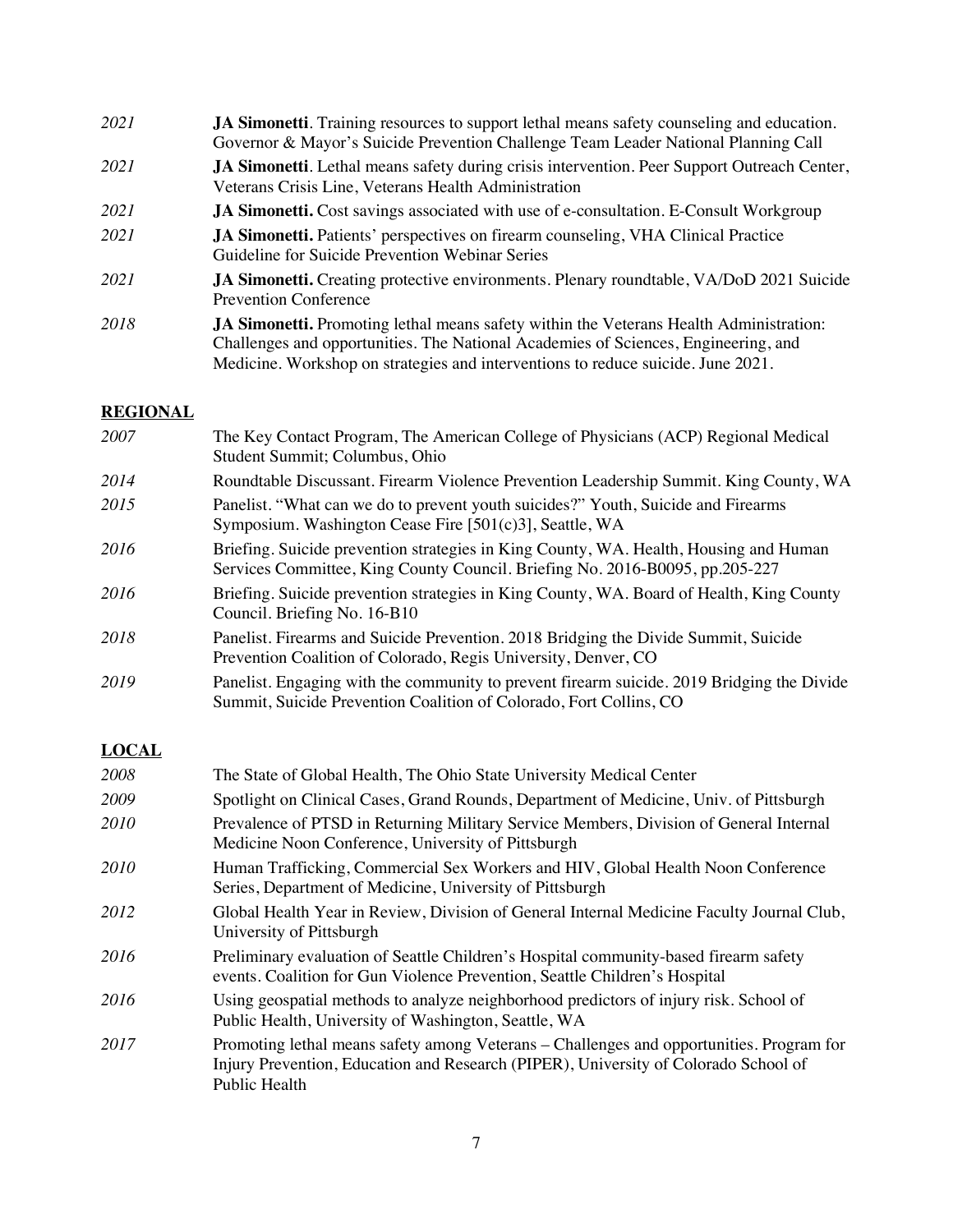| 2018 | Panelist. VA-Community Collaboration in Veteran Access to Care Rounds, Denver VA<br><b>Medical Center</b>                                                    |
|------|--------------------------------------------------------------------------------------------------------------------------------------------------------------|
| 2019 | Grand Rounds, Division of Hospital Medicine, University of Colorado School of Medicine.<br>Reducing firearm-related suicide risk among hospitalized patients |
| 2020 | VHA COIN Research Fellowship Series. "Telling your Career Development Award story."<br>Aurora, CO                                                            |
| 2020 | Grand Rounds, Suicide at the end of life. Rocky Mountain Regional VA Medical Center<br>(joint COIN-MIRECC-GRECC Grand Rounds)                                |

#### **TEACHING RESPONSIBILITIES**

*2016-present* Ward teaching attending (8-12 weeks/year), Hospital Medicine Service, Rocky Mountain Regional VA Medical Center. Oversight and education for Hospitalized Adult Care 3rd year clerkship, 4th year sub-interns in internal medicine, and residents on inpatient service

#### **NATIONAL**

*2017* **Instructor/Lecturer**, Facilitating lethal means safety among at-risk Veterans. Training to ~300 VHA Suicide Prevention Coordinators.

#### *\* Evaluations available upon request*

- *2017-present* **Lecturer**, Lethal Means Safety Counseling to Reduce Suicide Risk. Trained more than 175,00 (estimate as of March 2021) VA employees and community clinicians through inperson, remote, and recorded lecture content. E.g. content: www.tms.va.gov; https://www.train.org/main/course/1075258/
- *2021* **JA Simonetti.** Lethal means safety during crisis call intervention. Peer Support Outreach Center, Veterans Crisis Line, Veterans Health Administration

#### **LOCAL/REGIONAL HEALTHCARE STAFF**

*2017* **Content developer**, Basic firearm knowledge and safety skills. Designed content to teach VA suicide prevention staff basic firearm knowledge and safety-related skills to enhance skills in lethal means safety counseling.

#### *\* Evaluations available upon request*

#### **FELLOWSHIP/POST-DOCTORAL**

*2020-* **Mentor**, VHA COIN & GRECC Fellowship Works in Progress Series

#### **RESIDENTS**

- *2011-2012* **Lecturer**, Ambulatory Clerkship, Internal Medicine Residency, University of Pittsburgh **Content:** Utilizing Systems-Based Practice in the Management of Diabetes *2011-2012* **Lecturer**, Internal Medicine Residency Pre-Clinic Conference, Division of General Internal Medicine, University of Pittsburgh **Content:** Peri-Operative Evaluation & Management *2011-2012* **Lecturer**, Ambulatory Clerkship, Internal Medicine Residency, University of Pittsburgh **Content:** (1) The Effect of the Affordable Care Act on Primary Care; (2) The History of US Healthcare, Healthcare Insurance, and Reform
- *2011-2012* **Mentor/Facilitator**, Evidence-Based Medicine Residency Journal Club, Division of General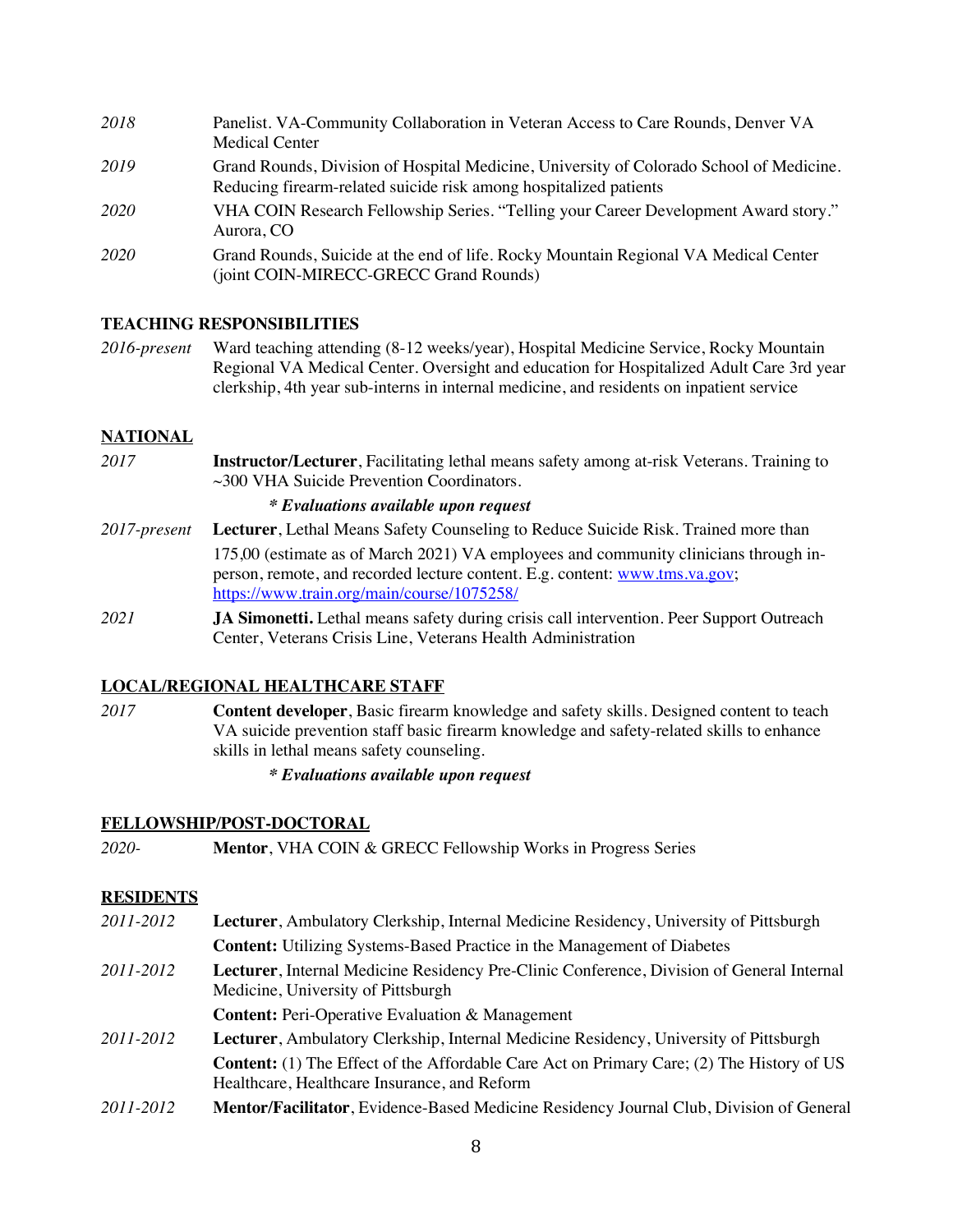Internal Medicine, University of Pittsburgh

*2014-2015* **Developer***/***Instructor**, Practice and Quality Improvement curriculum, primary care residency immersion block, Division of General Internal Medicine, University of Washington

#### *\* Evaluations available upon request*

*2015* **Developer/Instructor**, Community Health Needs Assessment & Advocacy curriculum*,*  primary care residency immersion block, Division of General Internal Medicine, University of Washington

#### *\* Evaluations available upon request*

*2019-* **Lecturer**, Discussing lethal means safety as a suicide prevention strategy. Psychiatry Residency Training Program, University of Colorado School of Medicine

#### *\* Evaluations available upon request*

#### **MEDICAL STUDENTS**

| 2011              | <b>Instructor</b> , Residency Preparation Course, School of Medicine, University of Pittsburgh                                                  |  |
|-------------------|-------------------------------------------------------------------------------------------------------------------------------------------------|--|
| 2011              | <b>Instructor</b> , Advanced Physical Examination Course, School of Medicine, University of<br>Pittsburgh                                       |  |
| 2011-2012         | <b>Instructor</b> , Advanced Medical Interviewing Course, School of Medicine, Univ of Pittsburgh                                                |  |
| 2019-             | <b>Lecturer</b> , VA Sequential Teaching (VAST) Program, University of Colorado School of<br>Medicine. Content: Suicide among American Veterans |  |
|                   | <i>*</i> Evaluations available upon request                                                                                                     |  |
| <b>MENTORSHIP</b> |                                                                                                                                                 |  |
| $2014.15$         | Montevelin Chair Society of Canaval Internal Modicine, Northwest Decient Deciment and                                                           |  |

| 2014-15   | Mentorship Chair, Society of General Internal Medicine, Northwest Region. Designed and<br>implemented a medical student and resident mentoring program to facilitate scholarly<br>submissions to regional and national SGIM meetings                                           |
|-----------|--------------------------------------------------------------------------------------------------------------------------------------------------------------------------------------------------------------------------------------------------------------------------------|
| 2015-19   | Renae Tessem (Undergraduate Research Intern), Harborview Injury Prevention Summer<br><b>Research Program</b>                                                                                                                                                                   |
|           | * Awarded best research poster presentation. 2015 Harborview Injury Prevention<br>& Research Center Research Day                                                                                                                                                               |
| 2015-17   | Cassie King, BS (MPH candidate), Seattle Children's Hospital; George Washington<br>University School of Public Health                                                                                                                                                          |
|           | * Research poster presentation; annual Pediatric Academic Society Meeting, 2016                                                                                                                                                                                                |
|           | * Oral abstract presentation at the Injury Free Conference Annual Meeting, 2016                                                                                                                                                                                                |
| 2015-2016 | Seattle Children's Hospital Firearm Injury Prevention Research Team                                                                                                                                                                                                            |
|           | * Recruited, trained and mentored 11 University of Washington undergraduate<br>students working on multiple firearm injury prevention interventions and research<br>projects at Seattle Children's Hospital and the Harborview Injury Prevention &<br><b>Research Center</b>   |
| 2017-19   | Kinnear Theobald, MD; Hospital Medicine Program, Rocky Mountain Regional VA<br>Medical Center, Denver, CO                                                                                                                                                                      |
| 2019-2020 | Evan Manning, MD, University of Colorado Anschutz School of Medicine; Research<br>abstract for 2020 American Heart Association Annual Conference; Research abstract and<br>oral presentation at 2020 Mountain West Regional Society of General Internal Medicine<br>Conference |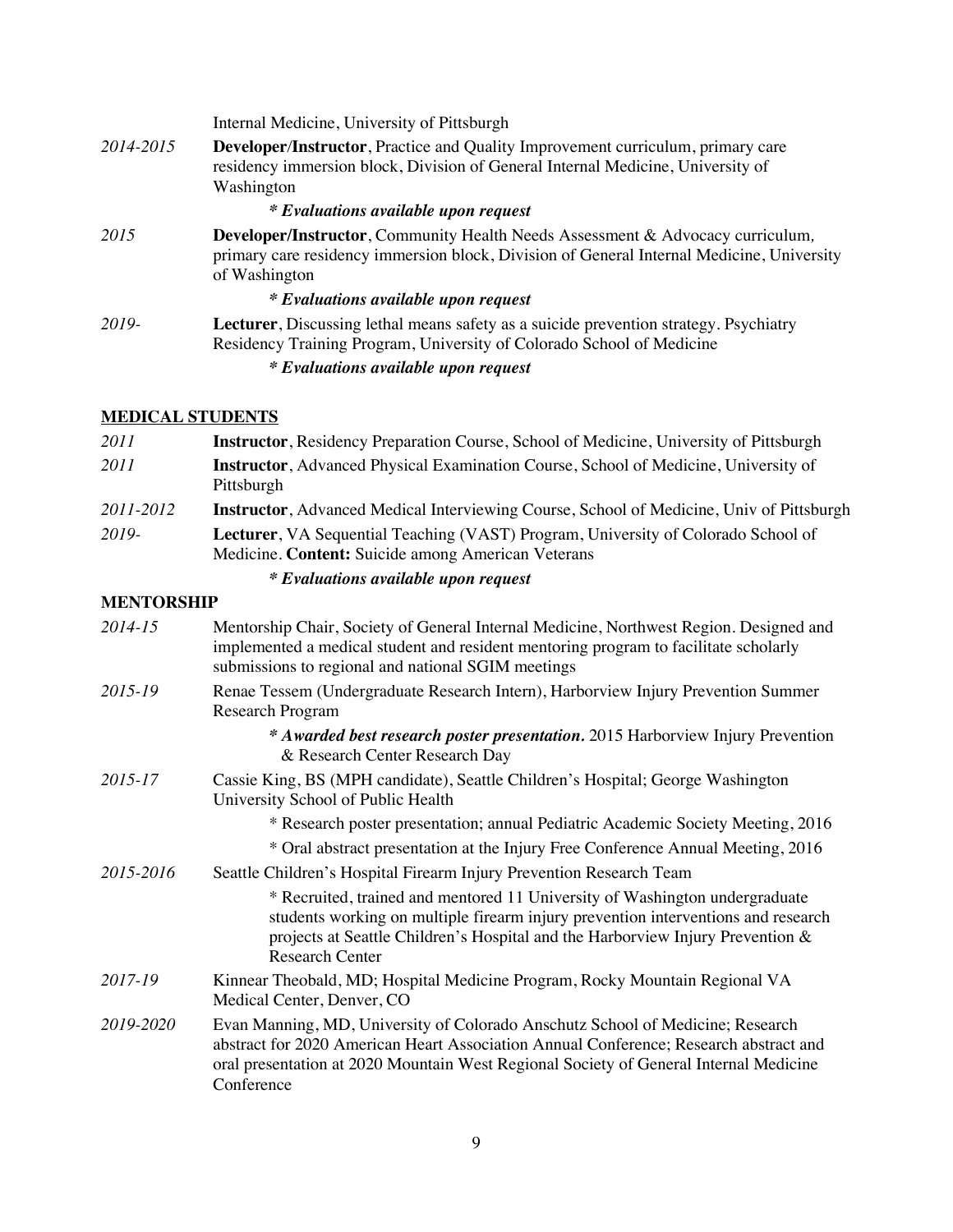| 2019-   | Claire Houtsma, PhD, Southeast Louisiana Veterans Healthcare System; VHA HSR&D<br>Career Development Award-1; grant development and project implementation;                                                                                                                                                                                                                                                                                                                 |
|---------|-----------------------------------------------------------------------------------------------------------------------------------------------------------------------------------------------------------------------------------------------------------------------------------------------------------------------------------------------------------------------------------------------------------------------------------------------------------------------------|
| 2019-   | Acceptability and Feasibility of a Peer-to-Peer Firearm-Specific Means Safety Intervention<br>Gabriela K Khazanov, PhD, VISN 4 MIRECC VHA; VHA HSR&D Career Development<br>Award-2; Project: Grant development and project implementation; Incentivizing lethal<br>means safety among Veterans at risk of suicide                                                                                                                                                           |
| 2020-   | Frances Aunon, PhD, Yale School of Medicine, VA Connecticut Healthcare System and<br>New England Mental Illness Research, Education, and Clinical Center; VHA HSR&D<br>SPRINT Network Pilot grant; grant development and project implementation; Project:<br>Incentivizing development of a brief, motivational interviewing intervention manual for<br>lethal means safety counseling for implementation within Primary Care and Primary Care<br>Mental Health Integration |
| 2020-   | Joseph Wertz, BS, UCLA School of Medicine; Grant development and project<br>implementation; Project: Development, implementation, and evaluation of a firearm-safety<br>counseling module for medical students                                                                                                                                                                                                                                                              |
| 2020-21 | Jacqueline Urban, MD, University of Colorado Anschutz School of Medicine; Mentorship of<br>clinical vignette, poster presentation, and oral presentation                                                                                                                                                                                                                                                                                                                    |
| 2020-   | Elizabeth Spitzer, PhD, Center for Healthcare Organization and Implementation Research<br>(CHOIR), VA Boston Healthcare System; Mentorship of systematic review and meta-<br>analysis                                                                                                                                                                                                                                                                                       |

#### **RESEARCH FUNDING**

| <b>Pilot Grant</b><br>(PI: Aunon)                                                                                                                                                                                                            | \$25,026.50          |  |
|----------------------------------------------------------------------------------------------------------------------------------------------------------------------------------------------------------------------------------------------|----------------------|--|
| VHA Suicide Prevention Impact Network (SPRINT) Pilot Award                                                                                                                                                                                   | 02/01/21-01/31/22    |  |
| Development of a brief, motivational interviewing intervention manual for lethal means safety                                                                                                                                                |                      |  |
| counseling for implementation within Primary Care and Primary Care Mental Health Integration                                                                                                                                                 |                      |  |
| This study will use a mixed-methods approach to engage patient, clinical, and operational stakeholders to<br>develop a motivational interviewing manual to facilitate the delivery of lethal means safety counseling in<br>VA PCMHI settings |                      |  |
| 1IK2HX002861-01A2 VHA Career Development Award-2 (PI: Simonetti)                                                                                                                                                                             | \$1,049,426          |  |
| VA Health Services Research & Development                                                                                                                                                                                                    | $7/1/21 - 6/30 - 25$ |  |
| Development & Testing of a Veteran-Centered Lethal Means Safety Suicide Prevention Intervention                                                                                                                                              |                      |  |

This study aims to develop and test a lethal means safety intervention in VHA ED settings

| VHA Career Development Award-1 (PI: Houtsma)                                               | awarded |
|--------------------------------------------------------------------------------------------|---------|
| VA Research & Development                                                                  | awarded |
| Acceptability and Feasibility of a Peer-to-Peer Firearm-Specific Means Safety Intervention |         |

| <b>VHA VISN 4 MIRECC (PI: Khazanov)</b>                                                                    | \$25,000        |
|------------------------------------------------------------------------------------------------------------|-----------------|
| <b>Contingency Management for Means Safety</b>                                                             | 10/1/20-9/30/21 |
| This study will assess potential utility for monetary incentives in promoting engagement with a variety of |                 |
| lethal means safety counseling resources among firearm owners                                              |                 |

| University of California Firearm Violence Research Center (PI: Holland)    | \$10,000              |
|----------------------------------------------------------------------------|-----------------------|
| Development, implementation, and evaluation of a firearm safety counseling | 08/01/2020-12/31/2021 |
| module for medical students                                                |                       |

| 3R01AG059613-02S1 (PI: Betz) | \$199,113 |
|------------------------------|-----------|
|                              |           |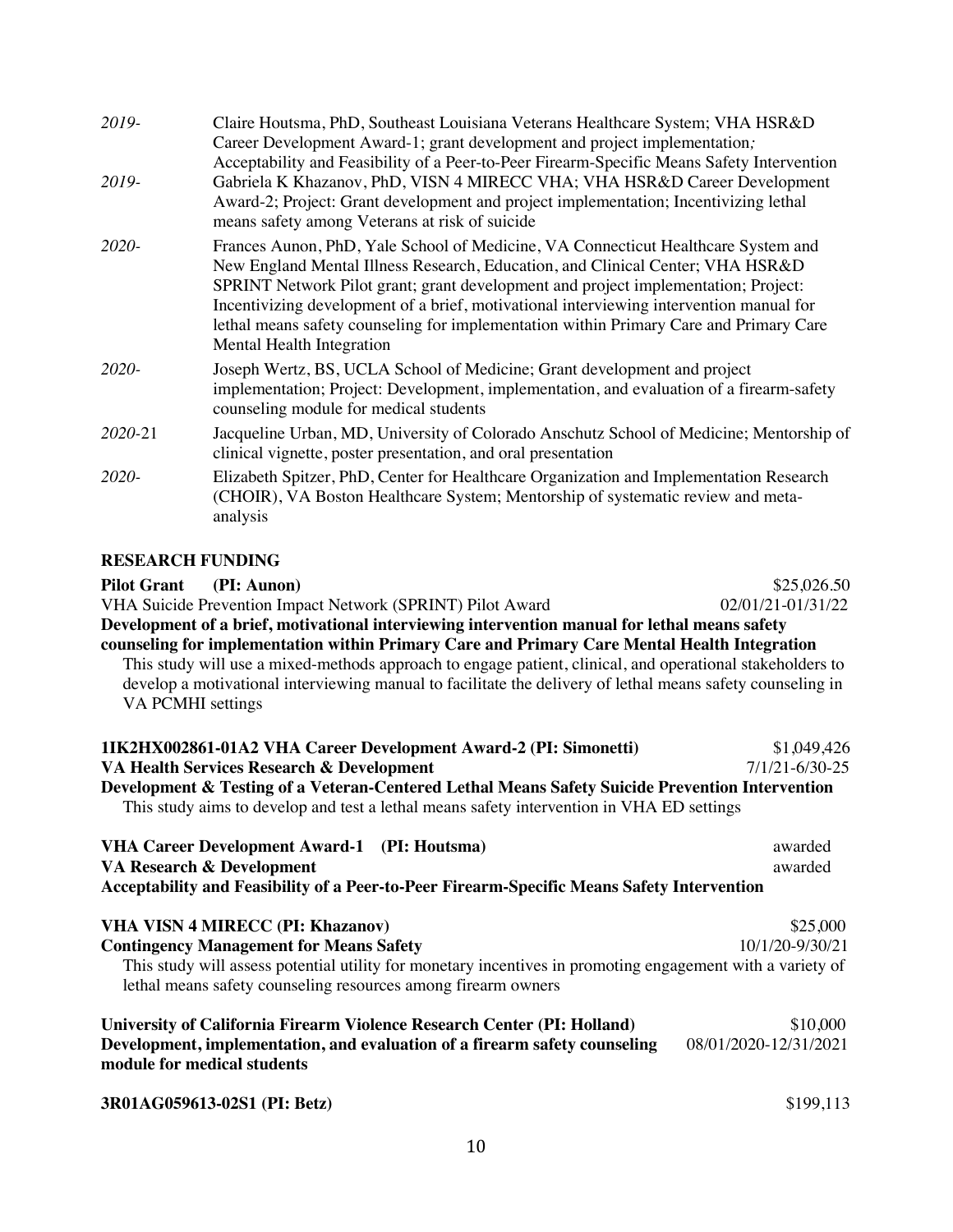**Division of Hospital Medicine, University of Colorado School of Medicine (PI: Simonetti)** \$14,143 **Prevalence and acceptability of firearm-related lethal means safety counseling FY2020 in clinical settings** This project will provide the first national estimates of the prevalence of lethal means safety counseling and acceptability of counseling across specific scenarios and settings **CIN13-404 VA Office of Mental Health & Suicide Prevention (PI: Dobscha)** \$246,000 **Training primary care providers to deliver means safety messaging to** FY2018-19 **Veterans at risk for suicide** Demonstration project to implement lethal means safety counseling among VHA primary care providers **VA Offices of Veterans Access to Care and Rural Health (PI: Simonetti)** \$462,199 **Developing best practices for VHA subspecialty e-consultation** FY2017-18 Aims: 1) Refine 'best practices' recommendations and support tools to increase e-consult utilization, 2) assess changes in specialty and facility-specific utilization secondary to intervention, and 2) estimate program return on investment **VA Offices of Veterans Access to Care and Rural Health (PI: Sasson)** \$350,000 **Emergency department tele-mental health implementation** FY2017-18 Pilot an ED after hours tele-mental health program to increase access to emergency psychiatric risk assessments and same-day mental health resources for rural veterans **SDR 16-348 VA Office of Research and Development (PI: Oslin; co site-PI: Simonetti, Brenner)** \$267,573 **PRIME Care (PRecision medicine In MEntal health Care)** 4/2017-3/2022 Multi-site, randomized clinical trial assessing effectiveness of pharmacogenetics testing in treating major depressive disorder. **VA Offices of Rural Health and Suicide Prevention (co-PI: Bahraini; Mohatt)** \$6,687,980 **Collaborative Rural Access Solution for Rural Veteran Suicide Prevention** FY2017-2021

#### their family, and perspectives of their mental health and primary care providers

**I21HX003074-01A1**

### **COR 20-18**

**Decision making among older adults: "Firearm retirement"** Goals: To: (1) explore diverse stakeholder perspectives to develop a conceptual framework of firearm retirement and compare emerging concepts/constructs to theoretical frameworks informing driving retirement; and (2) develop a culturally competent prototype intervention

**VA Health Services Research & Development (PI: Monteith) 199,010** \$199,010 **Perspectives of female veterans, VHA providers, and family members** 10/1/20-9/30/22

This study seeks to explore female Veterans' perspectives regarding firearm suicide, the perspectives of

**Veterans Access Research Consortium (VARC) (PI: Ho, Kaboli, Shimada, Saini)** \$1,000,000 Multi-center core aiming to accelerate health services research related to access Jan 2020-2022

and to build a community of researchers with the goal of improving access to care for veterans

## **National Institute on Aging, National Institutes of Health** 09/21/20 – 06/30/21

 **on preventing firearm-inflicted suicides among female veterans**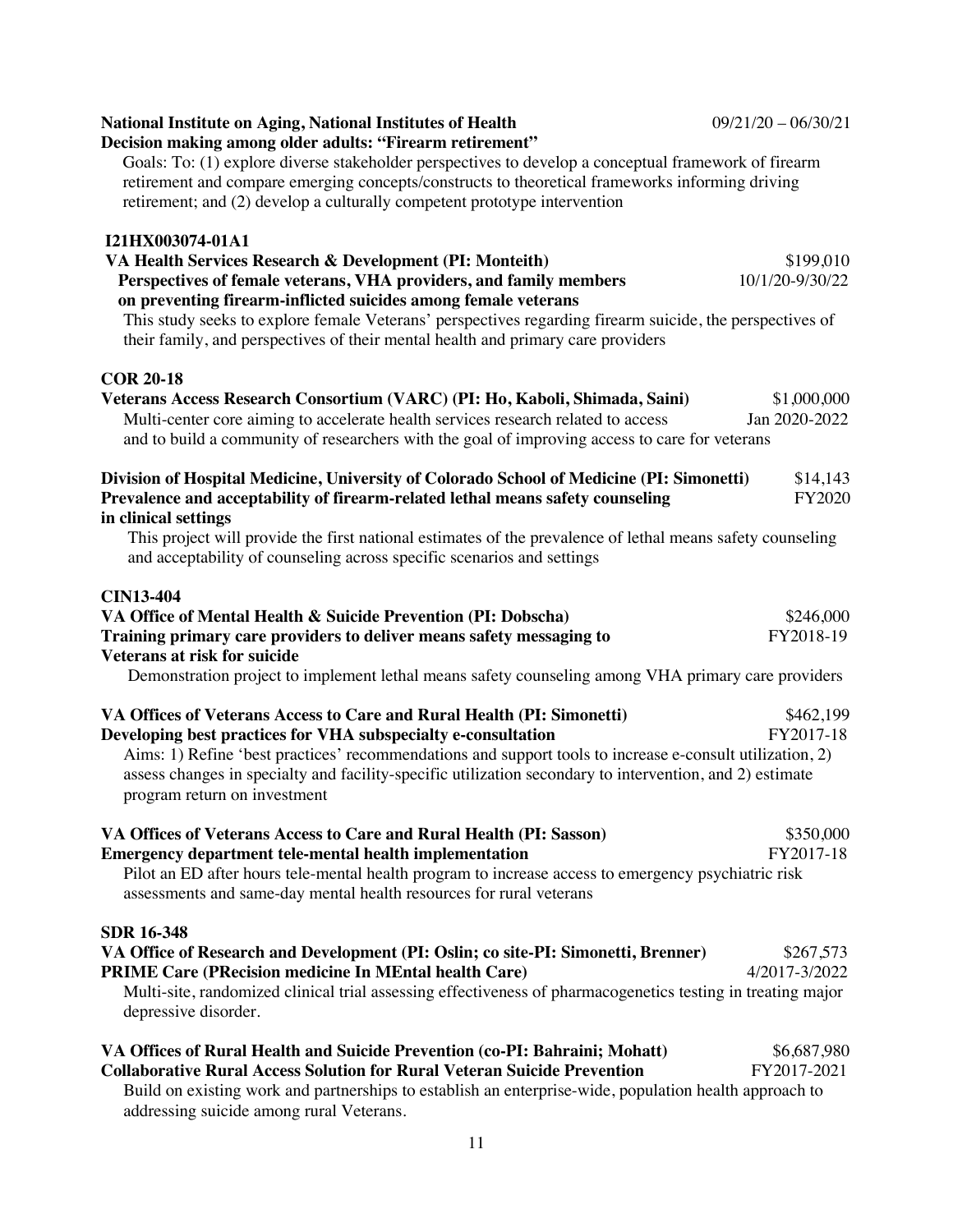#### **Harborview Medical Center, University of Washington (PI: Simonetti)** \$50,000 **Suicide Prevention Needs Assessment Program** 11/2015–10/2016

Aims 1) Design and field a needs assessment survey to assess suicide prevention experiences, current practices, and perceived resource needs in the King County Public School System; and 2) design webbased content focusing on suicide prevention and outreach in Northwest Washington State.

#### **BIBLIOGRAPHY**

#### **Manuscripts in refereed journals**

- *1.* **Simonetti JA**, Fine MJ, Simak D, Chen Y, Hess R. Racial comparisons of diabetes care and intermediate outcomes in a patient-centered medical home. *Diabetes Care.* 2014 Apr;37(4):993-1001. doi: 10.2337/dc13-1332
- *2.* **Simonetti JA**, Gingo M, Kingsley L, Kessinger C, Lucht L, Balasubramani GK, Leader JK, Huang L, Greenblatt R, Dermand J, Kleerup EC, Morris A. Pulmonary function in HIV-infected recreational drug users in the era of anti-retroviral therapy. *J AIDS Clin Res.* 2014;5(11):365. doi: 10.4172/2155- 6113.1000365
- *3.* Helfrich CD, Dolan E, **Simonetti JA**, Reid RJ, Joos S, Wakefield BJ, Schectman G, Stark R, Fihn SD, Harvey HB, Nelson K. Elements of team-based care in a patient-centered medical home initiative are associated with lower burnout among VA primary care employees. *J Gen Intern Med*. 2014 Jul 29; Supp 2:S659-666. doi: 10.1007/s11606-013-2702-z
- *4.* **Simonetti JA**, Mackelprang JL, Rowhani-Rahbar A, Zatzick D, Rivara FP. Psychiatric comorbidity, suicidality, and in-home firearm access among a nationally representative sample of adolescents. *JAMA Psych.* 2015 Feb;72(2):152-9. doi: 10.1001/jamapsychiatry.2014.1760
- *5.* **Simonetti JA,** Lapham GT, Williams EC. Association between receipt of brief alcohol intervention and quality of care among veteran outpatients with unhealthy alcohol use. *J Gen Intern Med.* 2015 Aug;30(8):1097-104. doi: 10.1007/s11606-015-3218-5
- *6.* Rowhani-Rahbar A, Zatzick D, Wang J, Mills BM, **Simonetti** J**A**, Fan M, Rivara FP. Firearm-related hospitalization and risk of subsequent violent injury, death, or crime perpetration: A cohort study. *Ann Intern Med.* 2015;162(7):492-500. doi:10.7326/M14-2362
- *7.* Mills BM, Rowhani-Rahbar A, **Simonetti JA**, Vavilala M. Facility characteristics and in-hospital pediatric mortality due to severe traumatic brain injury. *J Neurotrauma.* 2015; Jun 1;32(11):841-6. doi: 10.1089/neu.2014.3733
- *8.* **Simonetti JA**, Rowhani-Rahbar A, Mills BM, Young B, Rivara FP. State firearm legislation and nonfatal firearm injuries. *Am J Public Health*. 2015 Aug;105(8):1703-9. doi: 10.2105/AJPH.2015.302617
- *9.* Rowhani-Rahbar A, **Simonetti JA**, Rivara FP. Effectiveness of interventions to promote safe firearm storage: A systematic review. *Epidemiol Rev* (2016) 38 (1): 111-124. doi: 10.1093/epirev/mxv006
- *10.* Nelson K, Schwartz G, Hernandez S, **Simonetti JA**, Curtis I, Fihn SD. The association of neighborhood environment and mortality: Results from a national study of Veterans. *J Gen Intern Med.* 2016 Aug; 26(8): 862–867. doi:10.1007/s11606-011-1710-0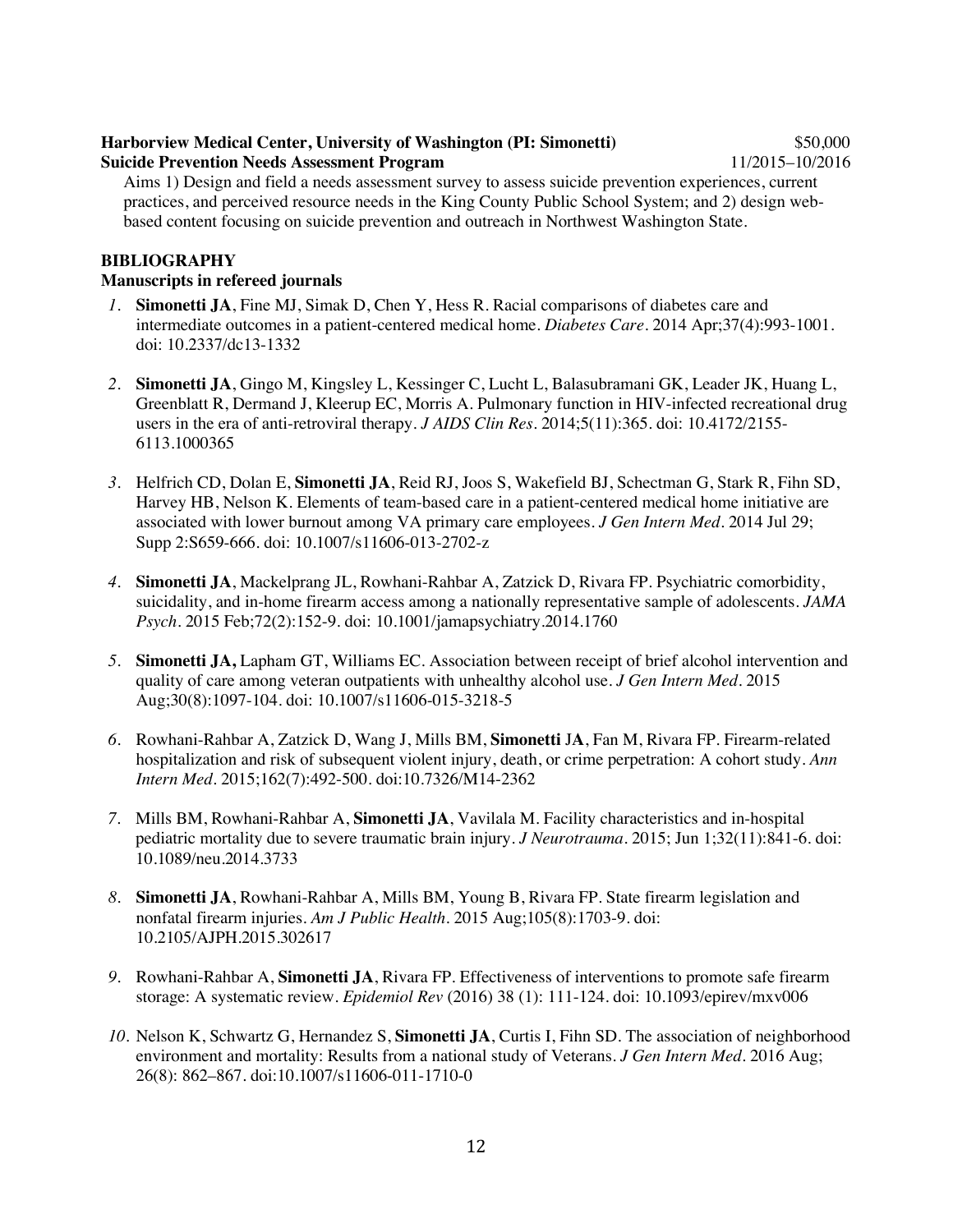- *11.* **Simonetti JA**, Sylling P, Nelson K, Taylor L, Mohr DC, Curtis I, Schectman G, Fihn SD, Helfrich CD. Patient-centered medical home implementation and burnout among VA primary care employees. *J Ambul Care Manage*. 2016 Nov 23. doi: 10.1097/JAC.0000000000000160
- *12.* Helfrich CD, **Simonetti JA**, Clinton W, Wood G, Taylor L, Schectman G, Stark R, Fihn SD, Nelson KM. The association of team-specific workload and staffing with odds of burnout among VA primary care team members. *J Gen Intern Med*. 2017 Feb 23. doi: 10.1007/s11606-017-4011-4
- *13.* Rowhani-Rahbar A, Fan M, **Simonetti JA**, Lyons V, Wang J, Zatzick D, Rivara FP. Violence perpetration among patients hospitalized for unintentional and assault-related firearm injury: a casecontrol and a cohort study. *Ann Intern Med*. 2016 Dec 20;165(12):841-847. doi:10.7326/M16-1596
- *14.* **Simonetti JA**, Theis MK, Rowhani-Rahbar A, Ludman E, Grossman D. Firearm storage practices in households of adolescents with and without mental illness. *Journal of Adol Health,* 2017 Nov;61(5):583-590. doi:10.1016/j.jadohealth.2017.05.017
- *15.* R Matzopoulos, **JA Simonetti**, M Prinsloo, I Neethling, P Groenewald, J Dempers, L J Martin, A Rowhani-Rahbar, J E Myers, M L Thompson. A retrospective time trend study of firearm and nonfirearm homicide in Cape Town from 1994-2013. *South African Medical Journal* 2018;108(3):197- 204. doi:10.7196/SAMJ.2018.v108i3.12756
- *16.* **Simonetti JA**, Rowhani-Rahbar A, King C, Bennett E, Rivara FP. Evaluation of a community-based safe firearm and ammunition storage event. *Inj Prev*. 2018 Jun;24(3):218-223. doi: 10.1136/injuryprev-2016-042292. Epub 2017 Jun 22
- *17.* Simckes M, **Simonetti JA**, Moreno M, Rivara FP, Rowhani-Rahbar A. Access to a loaded gun without parental permission and school-based victimization: Results of a national survey. *Journal of Adol Health.* 2017 Jun 23. doi: 10.1016/j.jadohealth.2017.03.022. Epub 2017 Jun 24
- *18.* Manchanda EC, Azrael D, **Simonetti JA**, Miller M. Firearm ownership among American Veterans: Findings from the 2015 National Firearm Survey. *Inj Epidemiology.* (2017) 4:33. doi 10.1186/s40621- 017-0130-7
- *19.* Rowhani-Rahbar A, Lyons VH, **Simonetti JA**, Azrael D, Miller M. Formal firearm training among adults in the USA: Results of a national survey. *Inj Prev*. 2017 Jul 11. doi: 10.1136/injuryprev-2017- 042352. Epub 2017 Jul 11
- *20.* **Simonetti JA**, Azrael M, Miller M. Firearm storage practices, risk perceptions, and planned suicide prevention actions among U.S. Veterans with and without self-harm risk factors. *Suicide Life Threat Behav*. 2018 Apr 15. doi: 10.1111/sltb.12463
- *21.* Rowhani-Rahbar A., Azrael D, Lyons V, **Simonetti JA**, Miller M. Loaded handgun carrying among US adults, 2015. *Am J Public Health.* 2017 Dec;107(12):1930-1936. doi: 10.2105/AJPH.2017.304072. Epub 2017 Oct 19
- *22.* Trivedi RB, Post EP, Piegari R, **Simonetti JA**, Boyko EJ, Asch SM, Mori A, Arnow BA, Fihn SD, Nelson KM, Maynard C. Mortality among Veterans with major mental illnesses seen in primary care: Results of a national study of Veteran deaths. *J Gen Intern Med,* 2020 Jan;35(1):112-118. doi: 10.1007/s11606-019-05307-w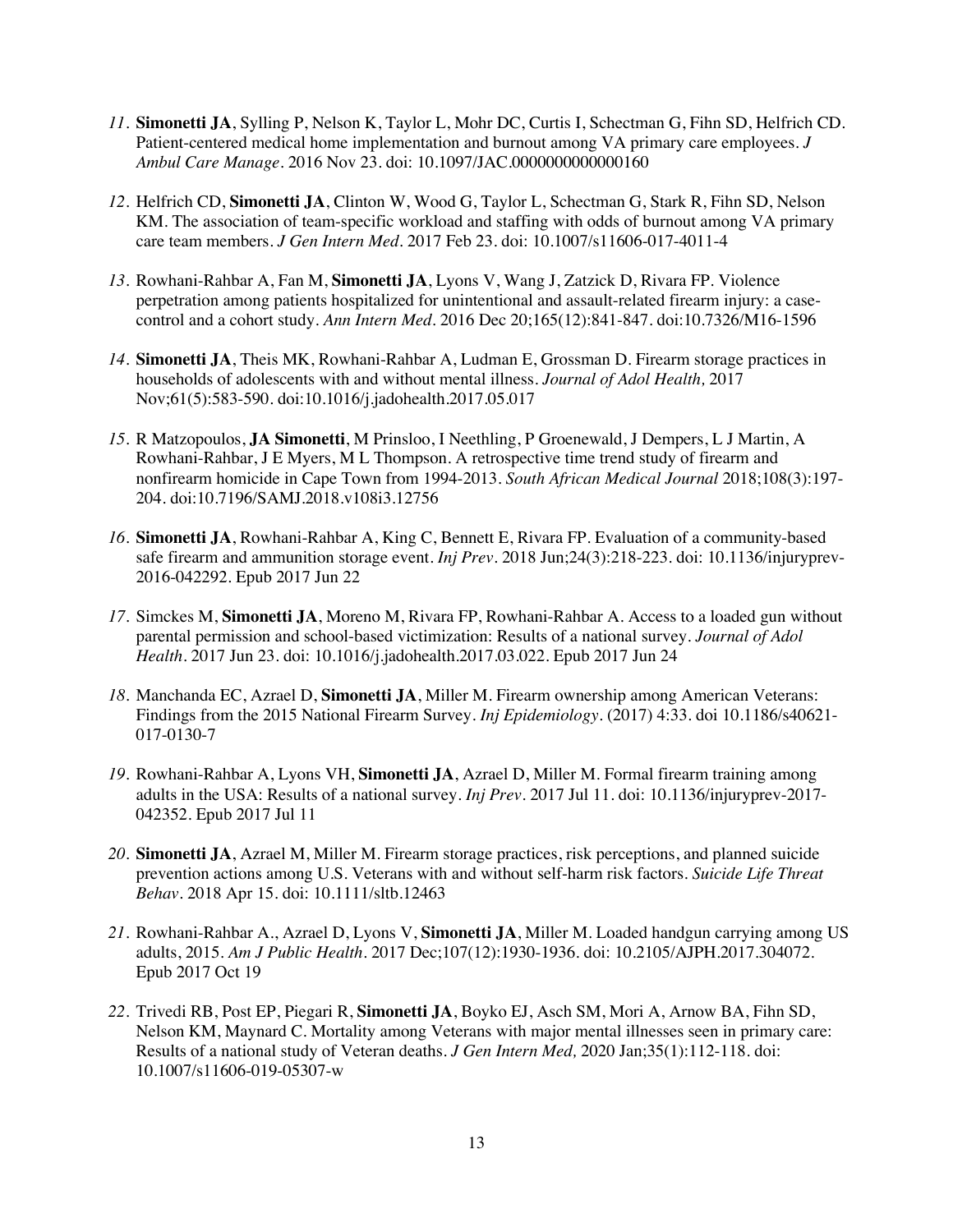- *23.* **Simonetti JA**, Azrael D, Rowhani-Rahbar A, Miller M. Firearm storage practices among American Veterans. *Am J Prev Med.* 2018 Oct;55(4):445-454. doi: 10.1016/j.amepre.2018.04.014. Epub 2018 Aug 27. PubMed PMID: 30166080
- *24.* DeCou C, Simeona C, Lyons V, Rowhani-Rahbar A, Vavilala M, Vercollone L, **Simonetti JA**. Suicide prevention experiences, knowledge, and training among school-based counselors and nurses in King County, Washington. *Health Behavior and Policy Review*. 6. 232-241. doi.org/10.14485/HBPR.6.3.3
- *25.* **Simonetti JA**, Simeona C, Ghallager C, Bennett E, Rivara FP, Rowhani-Rahbar A. Preferences for firearm locking devices and device features among participants in a community-based firearm safety event. *West J Emerg Med.* 2019 Jul; 20(4): 552–556
- *26.* **Simonetti JA**, Piegari R, Maynard C, Brenner L, Mori A, Post E, Nelson K, Trivedi R. Characteristics and injury mechanisms of Veteran primary care suicide decedents with and without diagnosed mental illness; 2000-2014. *J Gen Intern Med.* 2020 Mar 26. doi: 10.1007/s11606-020-05787-1
- *27.* King A, **Simonetti JA**, Bennett E, Simeona C, Stanek L, Roxby A, Rowhani-Rahbar A. Firearm storage practices in households with children: A survey of community-based firearm safety event participants. *Preventive Medicine, 2020,* https://doi.org/10.1016/j.ypmed.2019.105952
- *28.* Monteith L, Holliday R, Dorsey-Holliman B, Brenner LA, **Simonetti JA**. Understanding female Veterans' experiences with firearms across the lifespan. *J Clin Psychol.* 2020 Mar 30. doi: 10.1002/jclp.22952
- *29.* **Simonetti JA**, Dorsey-Holliman B, Holliday R, Brenner LA, Monteith L. Firearm-related experiences and perceptions among United States male Veterans: A qualitative interview study. *PLoS One.* 2020 Mar 10;15(3):e0230135. doi: 10.1371/journal.pone.0230135
- *30.* **Simonetti JA**, Clinton W, Taylor L, Mori A, Curtis I, Fihn SD, Helfrich C, Nelson K. The impact of survey non-response on estimates of health care employee burnout. *Healthc (Amst).* 2020 Sep;8(3):100451. doi: 10.1016/j.hjdsi.2020.100451
- *31.* Whittington M, Ho M, Kirsch S, Kenney R, Todd-Stenberg J, Au D, **Simonetti JA.** Cost savings associated with electronic specialty consultation. *Am J Managed Care,* 2021 Jan;27(1):e16-e23. DOI: 10.37765/ajmc.2021.88579
- *32.* Leonard C, Kenney R, Lee M, Greene P, Whittington M, Kirsch S, Ho M, Sayre G, **Simonetti JA**. Identifying best practices in e-consultation. *Federal Practitioner, Under Review*
- *33.* Lee M, Leonard C, Greene P, Kenney R, Whittington M, Kirsch S, Ho M, Sayre G, **Simonetti JA**. Perceptions of VA primary care clinicians toward electronic consultation-related workload burden – a qualitative analysis. *JAMA Netw Open.* 2020;3(10):e2018104. doi:10.1001/jamanetworkopen.2020.18104
- *34.* Hoyt T, Holliday R, **Simonetti JA**, Monteith LM. Firearm lethal means safety with military personnel and veterans: Overcoming barriers using a patient-centered approach. *Professional Psychology: Research and Practice, 52*(4), 387–395. doi:10.1037/pro0000372
- *35.* Dobscha S, Clark KD, Newell S, Kenyon E, Karras E, **Simonetti JA**, Gerrity M. Strategies for discussing firearms storage safety in primary care: Veteran perspectives. *J Gen Intern Med.* 2021 Jan 26. doi: 10.1007/s11606-020-06412-x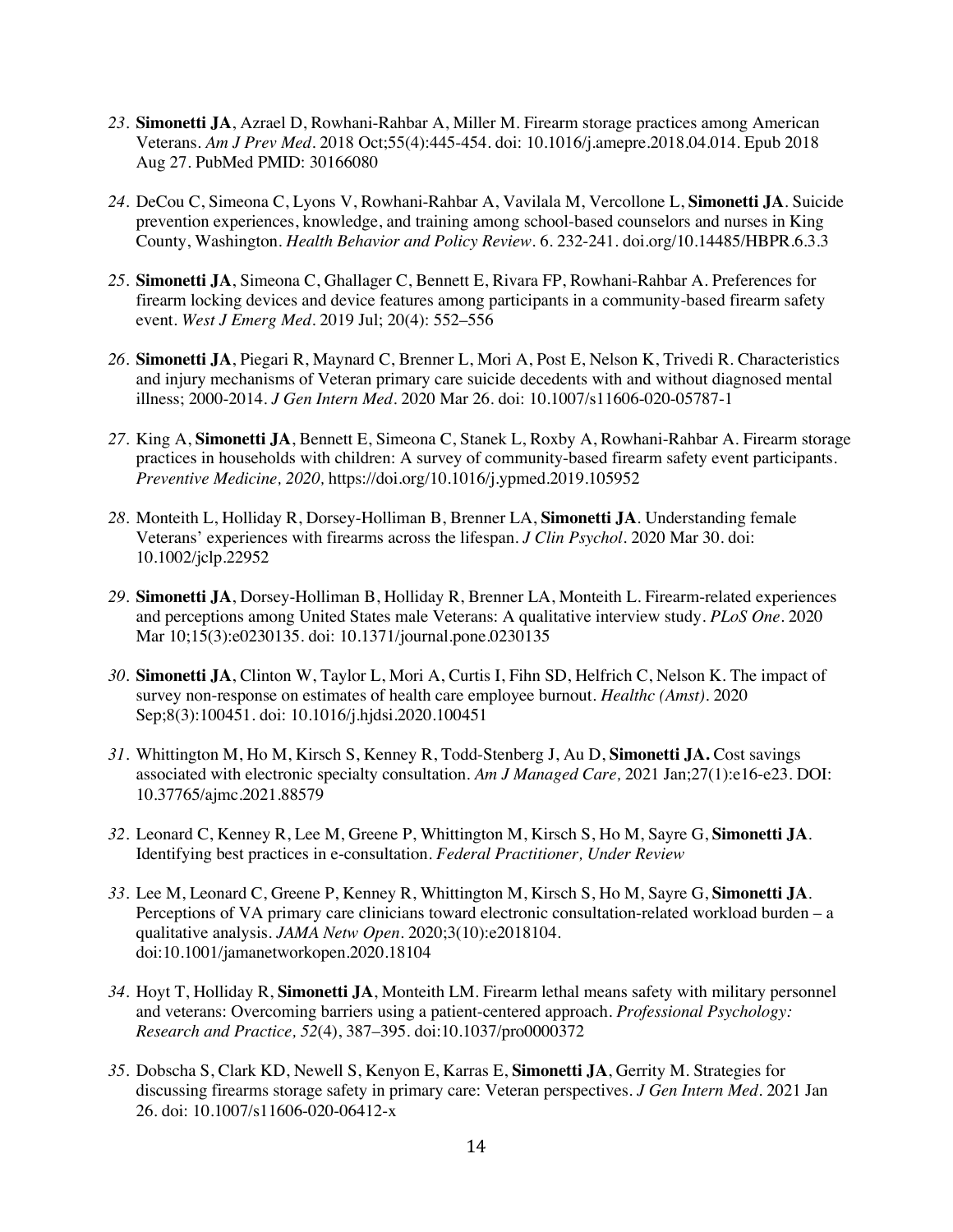- *36.* Newell S, Kenyon E, Clark K, Elliot V, Rynerson A, Gerrity M, Karras E, **Simonetti JA,** Dobscha S. Veterans are agreeable to discussions about firearm safety in primary care*. J Am Board Fam Med,*  March 2021, 34 (2) 338-345; doi: https://doi.org/10.3122/jabfm.2021.02.200261
- *37.* Hoops K, Fahimi J, Khoeur L, Studenmund C, Barber C, Barnhorst A, Betz ME, Crifasi CK, Davis JA, Dewispelaere W, Fisher L, Howard PK, Ketterer A, Marcolini E, Nestadt PS, Rozel J, **Simonetti JA**, Spitzer S, Victoroff M, Williams BH, Howley L, Ranney M. Consensus Driven Priorities for Firearm Injury Education among Medical Professionals: Results of the CONFIRM Consortium. 2021 Jul 6. doi: 10.1097/ACM.0000000000004226
- *38.* Dobscha S, Clark K, Karras E, **Simonetti JA**, Newell S, Kenyon E, Elliott V, Boster J, Gerrity M. Development and preliminary evaluation of an education program to teach primary care teams how to discuss firearm storage safety with veterans, *Under Review*
- *39.* Clark KD, Newell S, MPH, Kenyon EA, Karras E, **Simonetti JA**, Gerrity M, Dobscha SK. Firearms Storage Safety Discussions in VA Primary Care: Staff Perspectives. *In press, General Hospital Psychiatry*, 2021.

#### **Editorials / Invited commentaries**

- *1.* **Simonetti JA**. Rowhani-Rahbar A, Rivara FP. The road ahead for personalized firearms. *JAMA Intern Med*. 2017 Jan 1;177(1):9-10. doi: 10.1001/jamainternmed.2016.6718
- *2.* Anderson M, Theobald K, Hoegh M, Lublin B, **Simonetti JA**. In the literature. *The Hospitalist.*  2017;21(12):40-45
- *3.* Lane T, Ramadurai D, **Simonetti JA**. Public perceptions and awareness of palliative and comfort care. *American Journal of Medicine,* 2019, Vol 132, Issue 2, 129-131
- *4.* **Simonetti JA**, Rowhani-Rahbar A. Limiting access to firearms as a suicide prevention strategy among adults: What should clinicians recommend? *JAMA Netw Open.* 2019;2(6):e195400. doi:10.1001/jamanetworkopen.2019.5400
- *5.* **Simonetti JA**, Brenner LA. Promoting firearm safety as a suicide prevention strategy within healthcare systems: Challenges and recommendations. *Psychiatric Services, 14 Nov 2019,*  doi.org/10.1176/appi.ps.201900286
- *6.* **Simonetti JA**. Active shooter drills in American schools Should we take a step back? *JAMA Pediatrics,* 2020 Aug 31. doi:10.1001/jamapediatrics.2020.2592

#### **Abstracts & Presentations**

- *1.* **Simonetti JA**. Ride for World Health A novel approach to community health education. The Association of American Medical Colleges (AAMC) Annual Meeting, Washington DC, 2008
- *2.* Wittman C, **Simonetti JA**, Gingo MR, Fernainy K, Oleksiuk MP, McMahon DK, Weinman R, Leader JK, Kessinger CJ, Morris A. Chest-computed tomography findings in HIV-infected outpatients in the era of antiretroviral therapy. Poster Presentation: American Thoracic Society (ATS) Annual Meeting, Denver, CO, May 2011
- *3.* **Simonetti JA**, Gingo MR, Kessinger C, Lucht L, Huang L, Jones H, Hessol N, Ponath C, Greenblatt R,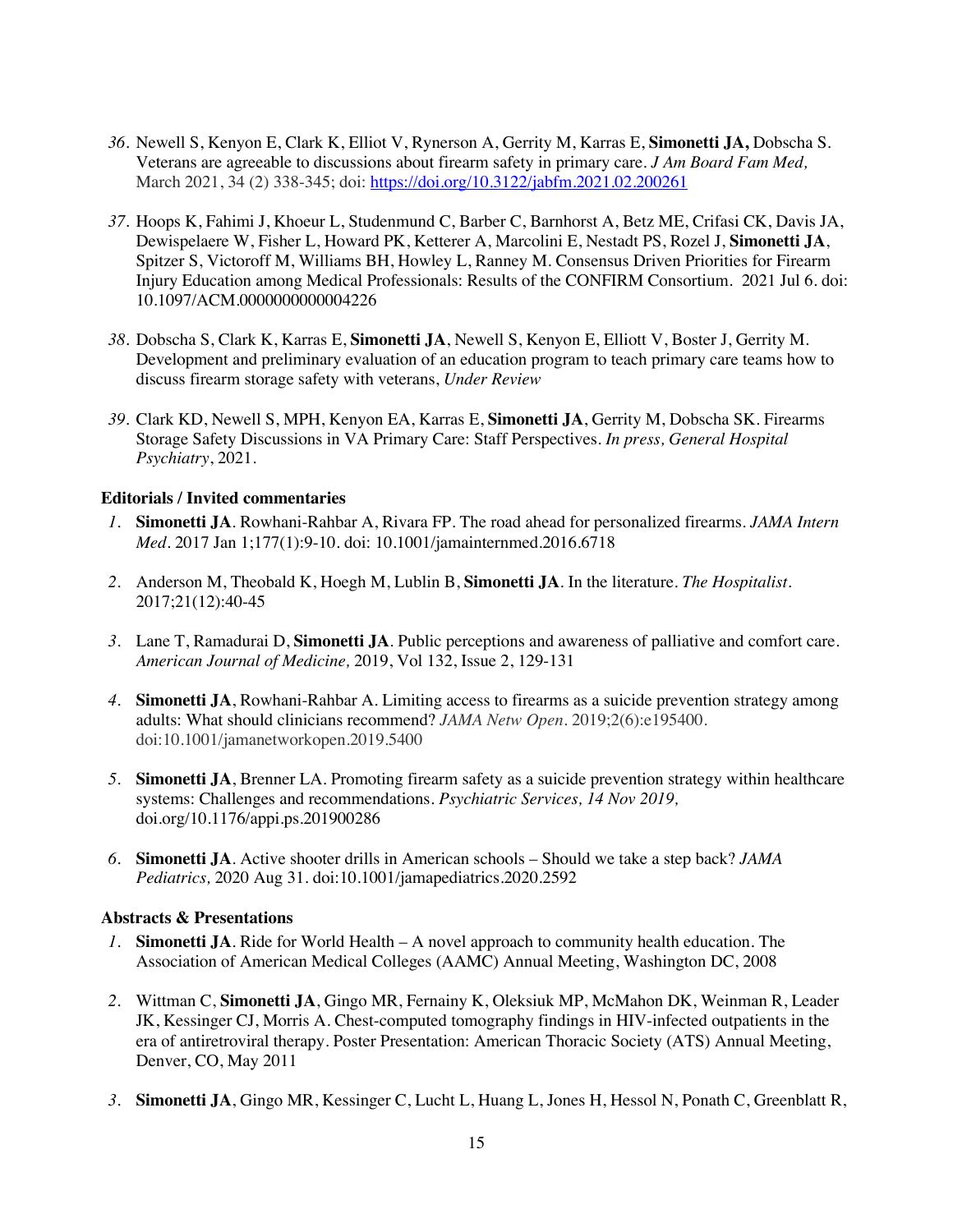Dermand J, Detels R, Kleerup EC, Morris A. Pulmonary function in HIV-infected drug users in the era of anti-retroviral therapy. Poster Presentation: American Thoracic Society (ATS) Annual Meeting, San Francisco, CA, May 2012

- *4.* **Simonetti JA**, Fine MJ, Simak D, Chen Y, Hess R. Racial disparities in intermediate outcomes of diabetes care in a patient-centered medical home. Poster Presentation: Society of General Internal Medicine Annual Meeting, Orlando, FL, May 2012 Poster Presentation: Department of Medicine Annual Research Day, University of Pittsburgh, Pittsburgh, PA, May 2012
- *5.* **Simonetti JA,** Helfrich C, Dolan E, Mohr D, Stark R, Schectman G, Fihn SD, Nelson K. Self-reported burnout among primary care employees within the VA. Poster Presentation: Academy Health Annual Research Meeting, Baltimore, MD, June 2013
- *6.* Helfrich C, **Simonetti JA**, Reid R, et al. Elements of team-based care in a patient-centered medical home are associated with lower burnout among VA primary care employees. Poster Presentation: Society of General Internal Medicine Annual Meeting, San Diego, CA, April 2014
- *7.* **Simonetti JA**, Lapham GT, Williams EC. Receipt of alcohol-related advice and quality of care among veteran outpatients with unhealthy alcohol use. Oral Presentation: Society of General Internal Medicine Annual Meeting, San Diego, CA, April 2014
- *8.* **Simonetti JA**, Rowhani-Rahbar A, Zatzick D, Young B, Rivara FP. State firearm legislation and nonfatal firearm injuries. Oral Presentation: Society of General Internal Medicine Annual Meeting, San Diego, CA, April 2014
- *9.* **Simonetti JA**, Mackelprang JL, Rowhani-Rahbar A, Zatzick D, Rivara FP. Firearm access among adolescents at risk for suicide. Platform Presentation: Pediatric Academic Societies Annual Meeting, Vancouver, Canada, 2014 Poster Presentation: Northwest Regional Meeting, Society of General Internal Medicine, Seattle, WA, February 2014 *\* Awarded best research poster presentation*
- *10.* Mills BM, **Simonetti JA**, Rowhani-Rahbar A. Firearm-related injuries and in-hospital mortality. *Inj Prev* 06/2015; 21(Suppl 2):A7-A7. doi: 10.1136/injuryprev-2015-041654.20. Poster Presentation: The Society for Advancement of Violence and Injury Research Annual Meeting, New Orleans, LA, 2015
- *11.* **Simonetti JA**, Sylling P, Nelson K, Taylor L, Mohr DC, Curtis I, Schectman G, Fihn SD, Helfrich CD. Patient-centered medical home implementation and burnout among VA primary care employees Plenary Presentation: Northwest Regional Meeting 2015, Society of General Internal Medicine Poster Presentation: Annual Meeting 2015, Society of General Internal Medicine, Toronto, CA Poster Presentation: Annual Meeting 2015, Academy Health, Minneapolis, MN Poster Presentation: 2015 VA HSRD National Conference, Philadelphia, PA
- *12.* Nelson K, Schwartz G, Hernandez S, **Simonetti JA**, Curtis I, Fihn SD. The association of neighborhood environment and mortality: Results from a national study of Veterans. Oral Presentation: Annual Meeting 2015, Society of General Internal Medicine, Toronto, CA Oral Presentation: Annual Meeting 2015, Academy Health, Minneapolis, MN Oral Presentation: 2015 VA HSRD National Conference, Philadelphia, PA
- *13.* Finnerty-Ludwig C, Wu G, **Simonetti JA**, Talic B, Bomsztyk M, Vanderwarker C. Early evaluation of a quality improvement project targeting formal documentation of end of life preferences among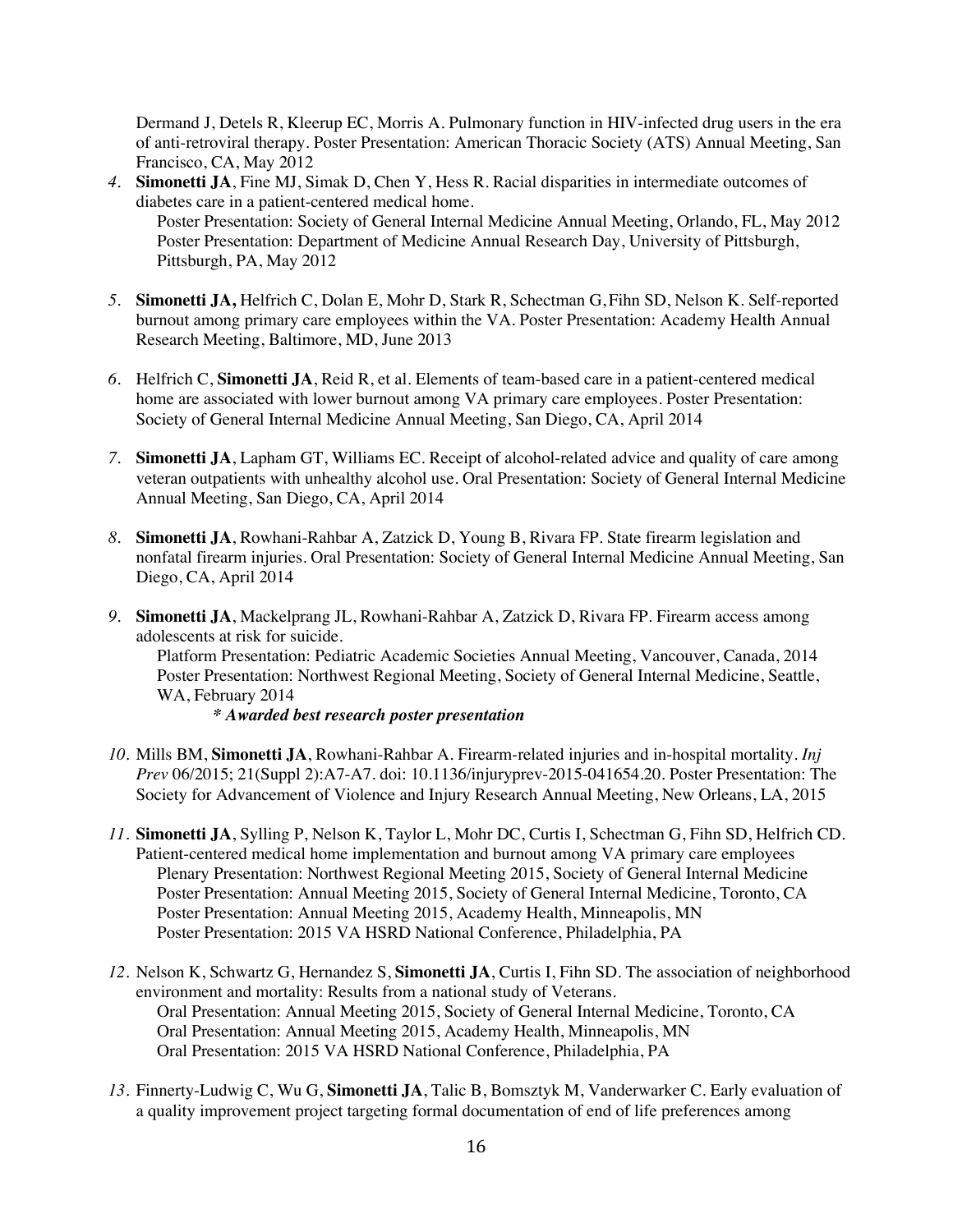medically complex veterans. Oral presentation: American College of Physicians Scientific Scholarship Day 2015, Seattle, WA

- *14.* Johnson V, Helfrich C, **Simonetti JA**, Au D, Kirsh S, Young B. Comparing rural and urban primary care staff perceptions of SCAN-ECHO. Poster presentation: 2015 National VA HSR&D Conference, Philadelphia, PA
- *15.* Tessem R, Mills B, King C, Bennett E, Rowhani-Rahbar A, Rivara FP, **Simonetti JA**. Firearm storage practices among participants in a community-based firearm safety event. Poster presentation: 2015 Harborview Injury Prevention Research Day *\* Awarded best research poster presentation*
- *16.* Lyden JR, Walsh M, Zaros M, **Simonetti JA**. Burnout, job satisfaction and work-life balance among academic internal medicine hospitalists. Poster Presentation: 2016 Northwest Regional Meeting, Society of General Internal Medicine
- *17.* Tessem R, Tessem RA, Rowhani-Rahbar A, King C, Bennett E, Rivara FP, **Simonetti JA**. Gender differences in firearm storage motivations and reported comfort with potential firearm safety counselors. Poster Presentation: 2016 Northwest Regional Meeting, Society of General Internal Medicine
- *18.* Rowhani-Rahbar A, Zatzick D, Wang J, **Simonetti JA**, Fan M, Rivara FP. Firearm injuries and prior crime in adolescents: A population-based case-control study. Platform Presentation: 2016 Annual Meeting, Pediatric Academic Society
- *19.* **Simonetti JA**, Rohwani-Rahbar A, King C, Clopp B, Bennett E, Rivara FP. Gender differences in firearm storage motivations and level of comfort with firearm safety intervention counselors. Poster Presentation: 2016 Annual Meeting, Pediatric Academic Society. Poster Presentation: 2016 Annual Meeting, Society of General Internal Medicine
- *20.* Helfrich CD, **Simonetti JA**, Clinton W, Wood GB, Taylor L, Schectman G, Stark R, Fihn SD, Nelson K. Association of primary care team staffing, turnover, and workload with burnout. Poster Presentation: 2016 Annual Meeting, Society of General Internal Medicine; Poster Presentation: 2016 Annual Meeting, Academy Health
- *21.* Woo P, Allen E, Stanek L, Jones E, Kumar B, **Simonetti JA**. The effectiveness of a community-based firearm safety event in Washington State. Poster Presentation: 2016 University of Washington Undergraduate Research Day, Seattle, WA
- *22.* Maayan S, **Simonetti JA**, Moreno M, Rivara FP, Rowhani-Rahbar A. Access to a loaded gun without adult permission and school-based bullying: Results of a national survey. Poster Presentation: 2017 Society for Epidemiologic Research Annual Meeting
- *23.* Trivedi RB, Maynard C, Post E, Piegari R, **Simonetti JA**, Boyko EJ, Asch SM, Mori A, Arnow B, Roberts L, Fihn SD, Nelson K. Preliminary Analysis of Life Expectancy and Common Causes of Death Among Veterans with Mental Illnesses. Poster Presentations: 2017 Society of General Internal Medicine Annual Meeting; 2017 Academy Health Annual Meeting, 2017 VA HSRD National Conference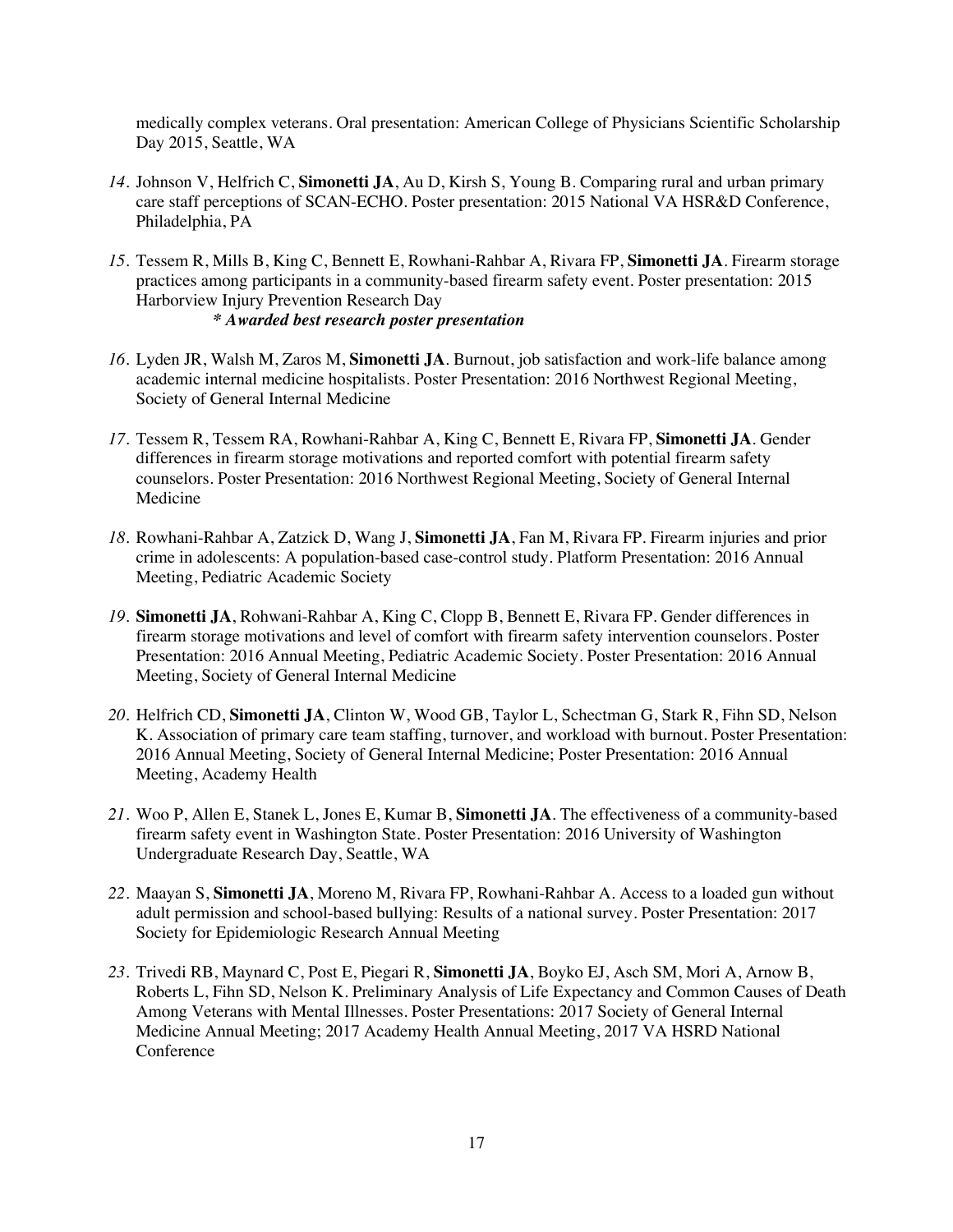- *24.* **Simonetti JA**, Rowhani-Rahbar A, King C, Bennett E, Rivara FP. Evaluation of a community-based safe firearm and ammunition storage intervention. Poster Presentation: 2017 Society of General Internal Medicine Annual Meeting
- *25.* Nguyen Q, Baca M, Conway E, Rowhani-Rahbar A, **Simonetti JA**, Bennett E, Rivara FP. Firearm Screening in a Clinical Setting: Designing an Effective Opening Question to Engage Pediatric Caregivers. Poster Presentation: Seattle Children's Hospital Research Day 2017
- *26.* **Simonetti JA**, Azrael D, Miller M. Firearm storage practices, risk perceptions, and planned suicide prevention actions among Veterans with and without self-harm risk factors. Poster Presentation: 2017 Society of General Internal Medicine Annual Meeting
- *27.* Hebert P, **Simonetti JA**, Coxson P, Batten A, Liu C. A simulation study of the long-run implications for Veterans' cardiovascular outcomes and costs after wide-spread implementation of the medical home within VHA. Poster Presentation: 2017 Academy Health Annual Meeting. Oral Presentation: 2017 VHA HSR&D/QUERI Annual Meeting
- *28.* **Simonetti JA**, Azrael D, Miller M. Firearm storage practices and risk perceptions among US Veterans. Oral Presentation: 2017 VA Eastern Colorado Healthcare System Research Day. Oral Presentation: 2017 VA/Department of Defense National Suicide Prevention Conference
- *29.* Rowhani-Rahbar A, Azrael D, Lyons V, **Simonetti J**, Miller MM. Loaded handgun carrying among adults in the United States: Results of a national survey. Society for Advancement of Violence and Injury Research Annual Meeting 2017
- *30.* **Simonetti JA**, Leonard C, Liu W, Green P, Lawrence E, Lee M, Whittington M, Kenney R, Ho M, Sayre G. Developing best practices for VHA specialty e-consultation. Poster Presentation: Academy Health 2018 Annual Meeting
- *31.* King A, Bennett E, Simeona C, **Simonetti JA**, Rowhani-Rahbar A. Demographic and firearm-related characteristics of firearm safety event attendees. Poster Presentation: Harborview Injury Prevention & Research Center Annual Research Day, Seattle, WA, 2018.
- *32.* Monteith LL, **Simonetti JA**, Holliday R, Dorsey Holliman B, & Brenner LA. (2018, October 16). Female Veterans' experiences with firearm ownership and storage. VA Women Veteran Suicide Prevention Research Development Meeting, Washington, D.C.
- *33.* **Simonetti JA**, Piegari R, Maynard C, Brenner L, Mori A, Post E, Nelson K, Trivedi R. Clinical characteristics and injury mechanisms of Veteran primary care suicide decedents with and without diagnosed mental illness; 2000-2014. Oral Presentation: 2019 Society of General Internal Medicine Annual Meeting
- *34.* Clark K, Gerrity M, Kenyon E, Karras E, **Simonetti JA**, Dobscha S. Means safety discussions for suicide prevention in primary care: Veteran and Veterans Health Administration primary care team perspectives. Poster Presentation: 2019 Society of General Internal Medicine Annual Meeting
- *35.* Dobscha S, Clark K, Karras E, **Simonetti JA**, Kenyon E, Gerrity M. Veteran and VHA staff perspectives on discussing lethal means safety in primary care settings. 2019 VHA HSR&D/QUERI Annual Meeting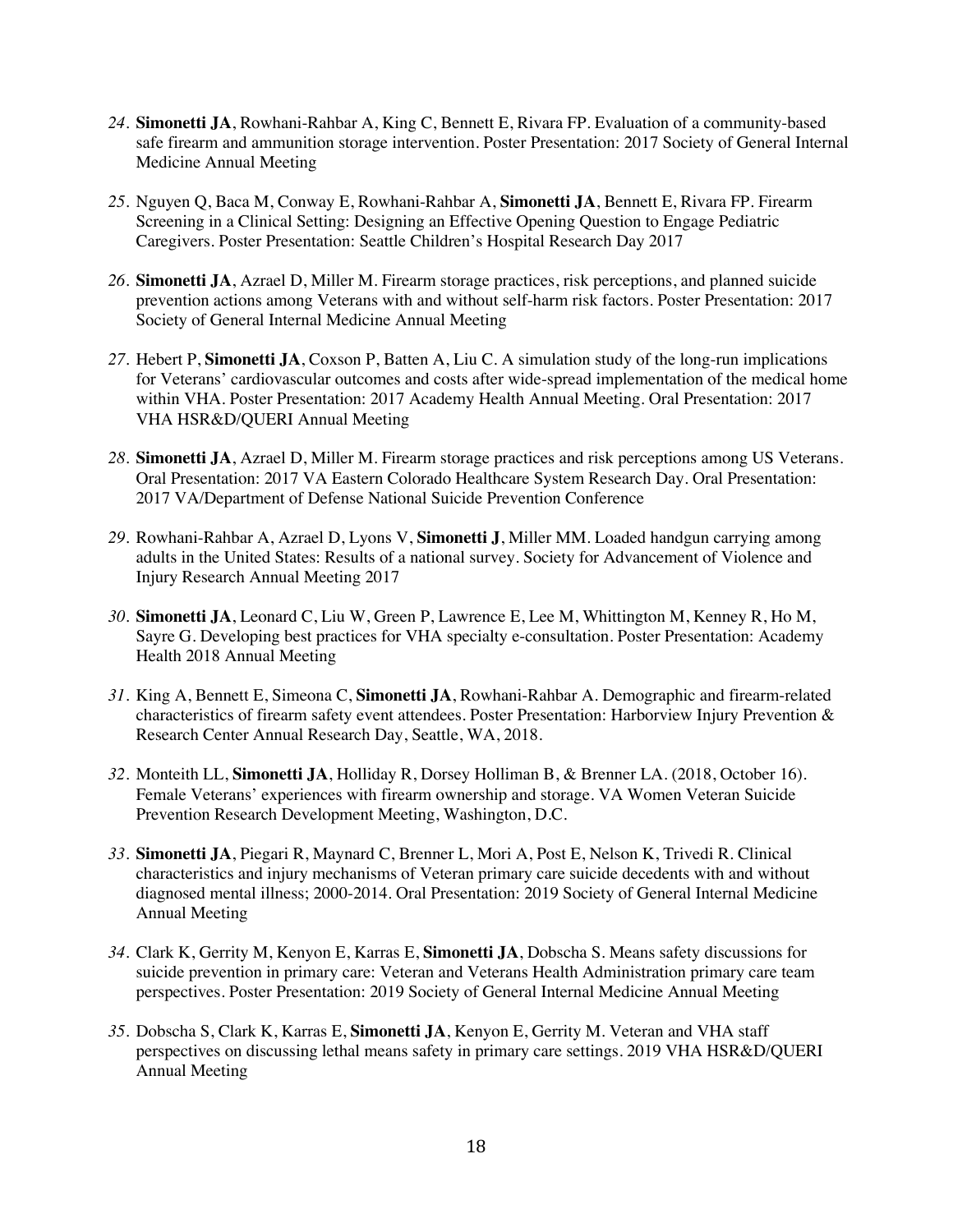- *36.* King A, **Simonetti JA**, Bennett E, Simeona C, Stanek L, Roxby A, Rowhani-Rahbar A. Firearm storage practices in households with children: a survey of attendees of community-based firearm safety events. Poster presentation: American Public Health Association 2019 Annual Meeting
- *37.* Dobscha S, Clark K, Karras E, **Simonetti JA**, Kenyon E, Gerrity M. Means safety discussion in primary care. Oral presentation: 2019 VA/Department of Defense Suicide Prevention Conference
- *38.* Monteith LL, Holliday R, Dorsey Holliman B, **Simonetti JA**, & Brenner LA. (2019, April). *Understanding Female Veterans' Experiences with Firearms Across the Lifespan.* Improving Suicide Prevention for Female Veterans by Understanding their Lived Experiences: New Findings from Four Qualitative Studies. Symposium presented at the annual conference of the American Association of Suicidology, Denver, CO
- *39.* Trivedi R, Haraldsson B, **Simonetti JA**, Kaboli P. Association between declining inpatient bed availability and death by suicide in a national cohort of Veterans; 2003-2016. Society of Behavioral Medicine Annual Meeting. **Citation Award Winner**
- *40.* Stearns-Yoder K, Nance M, **Simonetti JA**, Brenner LA. Precision medicine in mental health care an active VA PGx trial. VA Eastern Colorado Healthcare System Annual Research Symposium, 2019
- *41.* Kaboli D, Haraldsson B, **Simonetti JA**, Howren MB, Jones M, Mohr N, Augustine M, Trivedi R. Association between acute inpatient bed availability and risk of suicide for psychiatric patients. 2020 Society of General Internal Medicine Annual Meeting; 2020 Society of Hospital Medicine Annual Meeting
- *42.* Manning E, Whittington M, Kirsh S, Kenney R, Todd-Stenberg J, Au D, Ho M, **Simonetti JA**. Electronic consultation for the management of atrial fibrillation is associated with higher healthcare costs. Poster presentation, 2020 Annual Meeting of American Heart Association; Oral presentation, 2020 Society of General Internal Medicine Mountain West Regional Meeting
- *43.* **Simonetti JA**, Knoepke C, Polzer E, Nearing K, Betz M. Firearm suicide prevention in older adults: Owners' perspectives on "firearm retirement." 2021 VA/Department of Defense National Suicide Prevention Conference, *Oral Presentation*
- *44.* **Simonetti JA**, Zhang W, Miller M, Azrael D. Normative beliefs among Veteran firearm owners regarding when clinicians should discuss firearm safety with patients: Results from the 2019 National Firearms Survey. 2021 VA/Department of Defense National Suicide Prevention Conference, *Oral presentation*
- *45.* Prater, **Simonetti JA**, Knoepke C, Polzer E, Nearing K, Betz M. Firearm injury and suicide prevention in older adults: Stakeholder perspectives on "firearm retirement." American Geriatric Society Annual Meeting 2021, *Plenary presentation*
- *46.* Khazanov GK, Gordon M, Jager-Hyman S, **Simonetti JA**, McKay JR, Brown GK, Thase ME (2021, November). Using Financial Incentives to Increase Engagement in Lethal Means Counseling: Surveying Patients and Providers. In G. K. Khazanov & Forbes, C. N. (Chairs), *Increasing Engagement in Evidence-Based Suicide Prevention Interventions: Considering Patients, Providers, and Organizations*. Symposium to be presented at the Association for Behavioral and Cognitive Therapies 55th Annual Convention, New Orleans, LA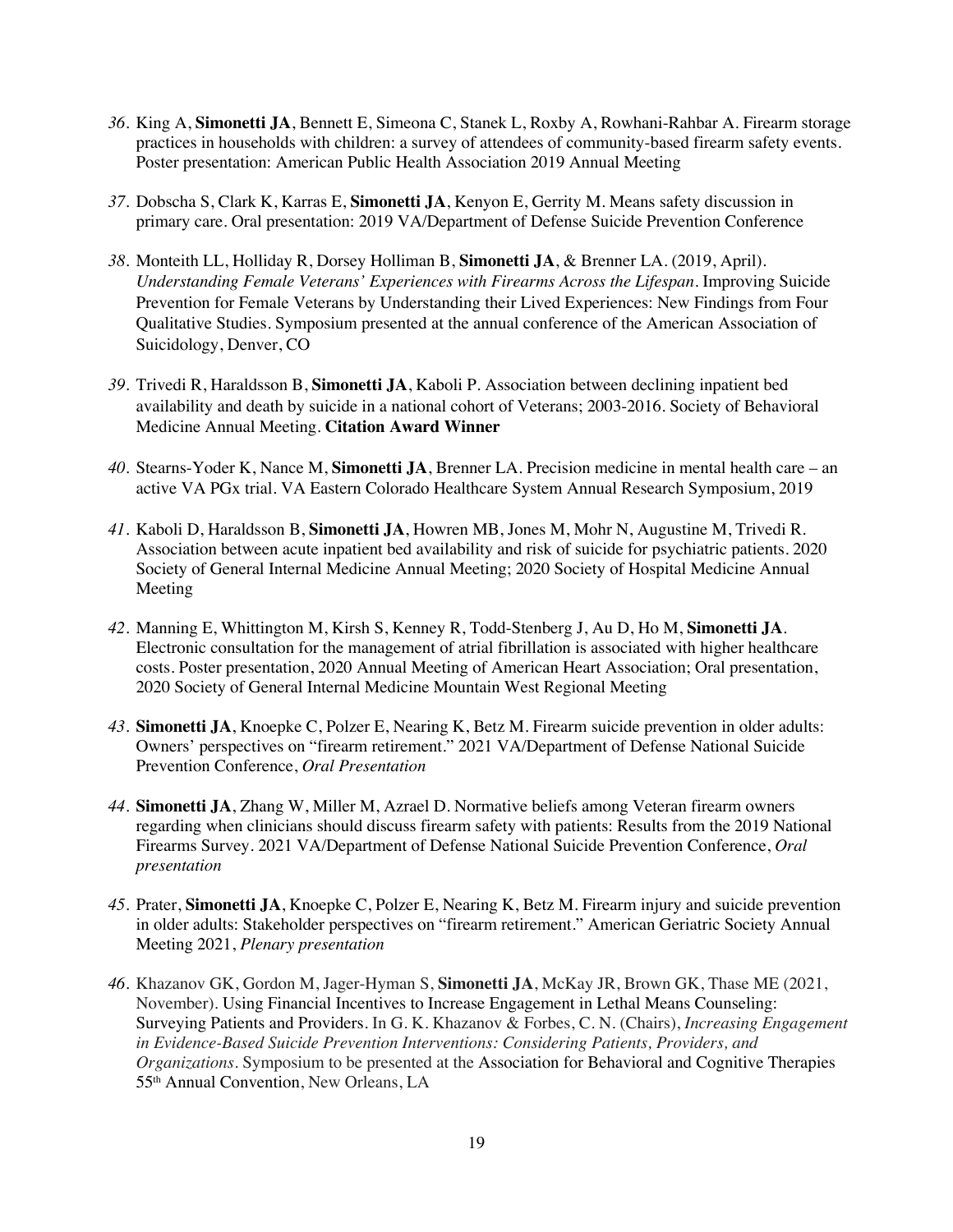#### **Manuscripts / Reports:** *non-peer reviewed*

- *1.* King C, Lyons V, Saxe H, Vavilala M, Vercollone L, **Simonetti JA**. Suicide prevention knowledge, practices and perceived resources needs among mental health stakeholders and counselors in King County Public Schools, Seattle, WA – A needs assessment
- *2. Acknowledged*. Suicide Prevention Toolkit: A guide for primary care providers and medical practice managers. WICHE Mental Health Program & Suicide Prevention Resource Center. Published 2017. Available at: https://www.colorado.gov/pacific/sites/default/files/PW\_ISVP\_Suicide-Prevention-Toolkit-For-Providers.pdf
- *3.* **Simonetti JA**, Ho M, Glorioso T, Greene P, Johnson-Koenke R, Kenney R, Lawrence E, Lee M, Leonard C, Sayre G, Todd-Stenberg J, Whittington M. Veterans Health Administration E-Consultation Toolkit, US Department of Veterans Affairs. Published September 2018.
- *4. Acknowledged.* Haag M, Dennis C, Gilbert T, DeFrancesco S, Gallardo A, Hoffman B, Carlson K. A survey of firearm storage practices and preferences among parents and caregivers of children. *Under Review*
- *5.* The President's Roadmap to Empower Veterans and End a National Tragedy of Suicide (PREVENTS). June 2020. Product from U.S. White House Executive Order 13861

#### **Workshops & Symposia**

- *1.* **Simonetti JA**, Dinardo DJ, Chauhan C, Bump G. Multidisciplinary morbidity & mortality conference: A focus on systems-based practice. Association of Program Directors in Internal Medicine (APDIM) Annual Meeting, Atlanta, GA*,* April 2012
- *2.* **Simonetti JA**, Merriam S, Doan D, Dinardo DJ. The 4-7% Chief Resident strategies for identifying and assisting residents in difficulty. Association of Program Directors in Internal Medicine (APDIM) Annual Conference, Houston, TX, 2015
- *3.* Benson M, Agonafer E, **Simonetti JA,** Malek S, Bui T. Thinking outside the box: Teaching medical students and residents to act on the social determinants of health using a team-based approach. Society of General Internal Medicine Annual Meeting, Toronto, CA, 2015
- *4.* DeFelice N, Lyden, J, Nakamura K, Trinh K, Zaros M, **Simonetti JA**. Do your unconscious biases impact patient care? Exploring the effects of implicit bias on medical decision-making. 2016 Society of General Internal Medicine Northwest Regional Meeting
- *5.* Dobscha S, Karras E, **Simonetti JA**, Gerrity M. Developing and evaluating communication strategies to increase firearm safety practices among veterans. 2020 SGIM Annual Meeting Symposium
- *6.* Dobscha S, Karras E, **Simonetti JA**, Gerrity M. Developing and evaluating communication strategies to increase firearm safety practices among veterans. 2021 SGIM Annual Meeting, Symposium presentation

#### **Clinical vignettes**

- *1.* Black LE, **Simonetti JA**. Cannabis-induced psychosis in a patient with magical thinking. **Poster Presentation:** 2015 Annual Meeting, Society of General Internal Medicine
- *2.* Primbas A, **Simonetti JA**, Nakamura K. Acute rigidity, fever and high-dose antipsychotics A lesson in patient safety. **Poster Presentation:** 2016 Society of General Internal Medicine Northwest Regional Meeting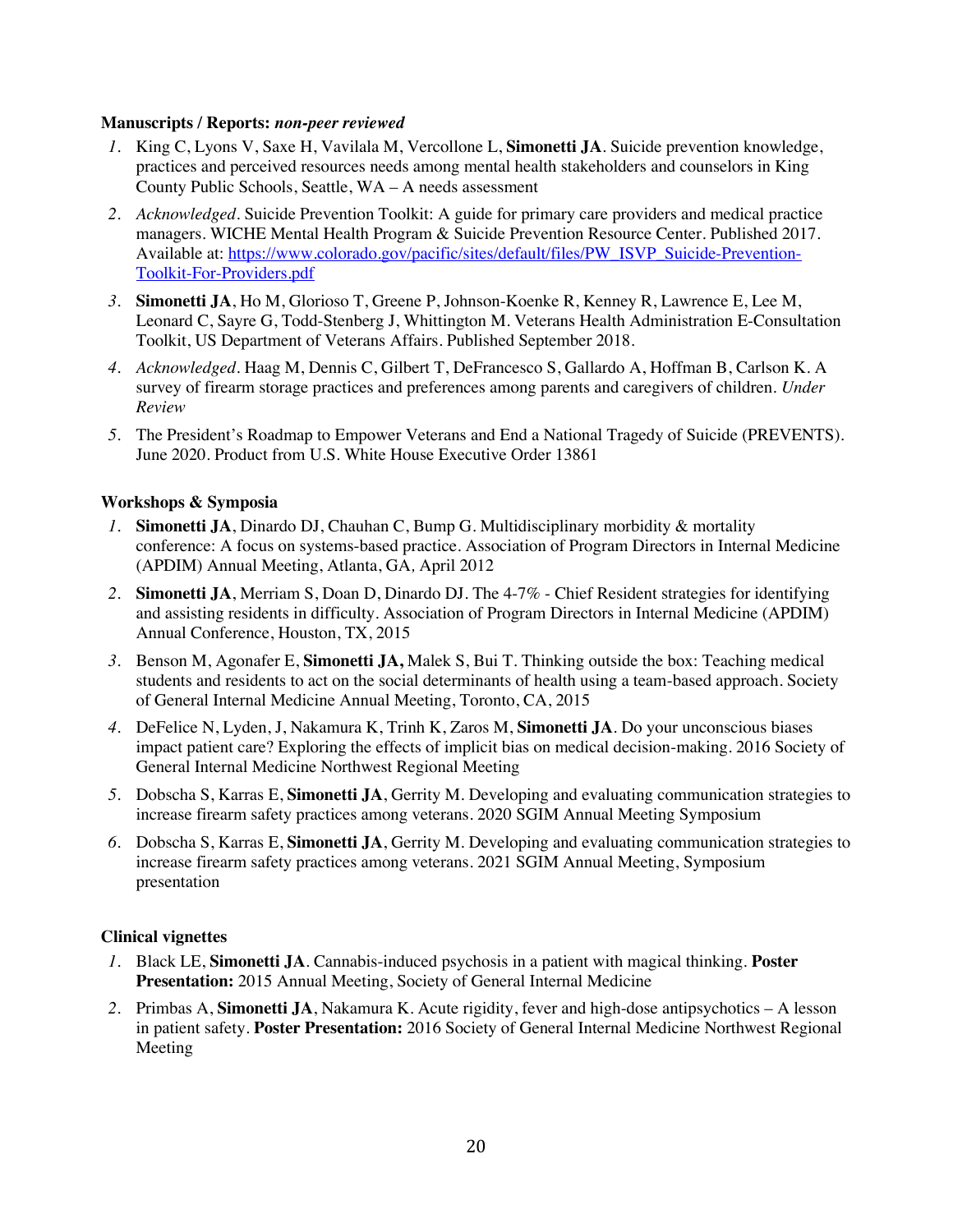- *3.* Appa A, **Simonetti JA**, Collins L, Mitchell S. When a carrot a day doesn't keep the doctor away: Boerhaave's Syndrome as an uncommon cause of abdominal pain and sepsis. 2016 Society of General Internal Medicine Annual Meeting
- *4.* Pokrandt P, Smith C. **Simonetti JA**. Malignant bowel obstruction in advanced abdominal malignancy. **Poster Presentation:** 2017 Society of General Internal Medicine Annual Meeting
- *5.* Hostetter L, Johnson-Paben R, **Simonetti JA**. Non-ischemic cardiomyopathy presenting as congestive hepatopathy. **Poster Presentation:** 2017 Society of General Internal Medicine Annual Meeting
- *6.* Baldelli L, Knoeckel C, **Simonetti JA**. A 'neuii' pathogen causing thoracic empyema. **Poster Presentation:** 2017 Society of General Internal Medicine Regional Meeting, Denver, CO.
- *7.* Merrill M., **Simonetti JA**. Risk of and prophylaxis against PCP pneumonia among HIV-uninfected individuals. **Oral Presentation:** 2018 Society of General Internal Medicine Annual Meeting
- *8.* Urban J, Lakritz S, **Simonetti JA**. Venous thromboembolism and stroke as presenting findings in a patient with sarcoidosis. **Oral Presentation:** 2021 Hospital Medicine Summit of the Rockies
- *9.* Urban J, Lakritz S, **Simonetti JA**. Venous thromboembolism and stroke as presenting findings in a patient with sarcoidosis. **Oral Presentation:** 2021 Society of General Internal Medicine Annual Meeting

#### **Media interviews**

- *1. The Daily* (of the University of Washington). "Expanding the gun violence conversation." February 11, 2016. Available at: http://www.dailyuw.com/wellness/article\_e9a295d0-d140-11e5-b7ebbba798e4e8ca.html
- *2.* National Public Radio KUOW. September 29, 2016. "Got guns? Here's why safe storage could save your life." Available at: http://kuow.org/post/got-guns-heres-why-safe-storage-could-save-your-life
- *3.* Reuters. August 4, 2017. "Free lock boxes tied to safer gun storage in family homes."
- *4.* Reuters. September 1, 2017. "Parents of mentally ill teens aren't more likely to store guns safely."
- *5.* Reuters. October 6, 2017. "Some police and retailers may store guns to help prevent suicide."
- *6.* Huggins J (Producer), Hoffberg A (Host), **Simonetti JA** (Guest). 2018 Jan 17. Promoting lethal means safety to prevent veteran suicides with Joe Simonetti, MD. Rocky Mountain MIRECC Short Takes on Suicide Prevention [Audio podcast]. Retrieved from https://www.mirecc.va.gov/visn19/education/media/podcasts/1\_17\_2018.asp

#### **Online content**

- *1. 2015-present,* Pacific Northwest Suicide Prevention Resource Center. Available at: https://hiprc.org/outreach/suicide/
- *2. 2016-18*, Social Determinants of Health Fast Facts Applying evidence-based strategies to clinical care. *Journal of General Internal Medicine* Online Content. Available at: www.sgim.org/web-only/socialdeterminants-of-health
- *3. 2017-present,* Lethal Means Safety Counseling to Reduce Suicide Risk*.* Veterans Affairs Talent Management System Online Curriculum. Available at: www.tms.va.gov*; https://www.train.org/main/course/1075258/*
- *4. 2018-present,* Lethal means safety and suicide prevention toolkit. Available at: https://www.mirecc.va.gov/visn19/lethalmeanssafety/